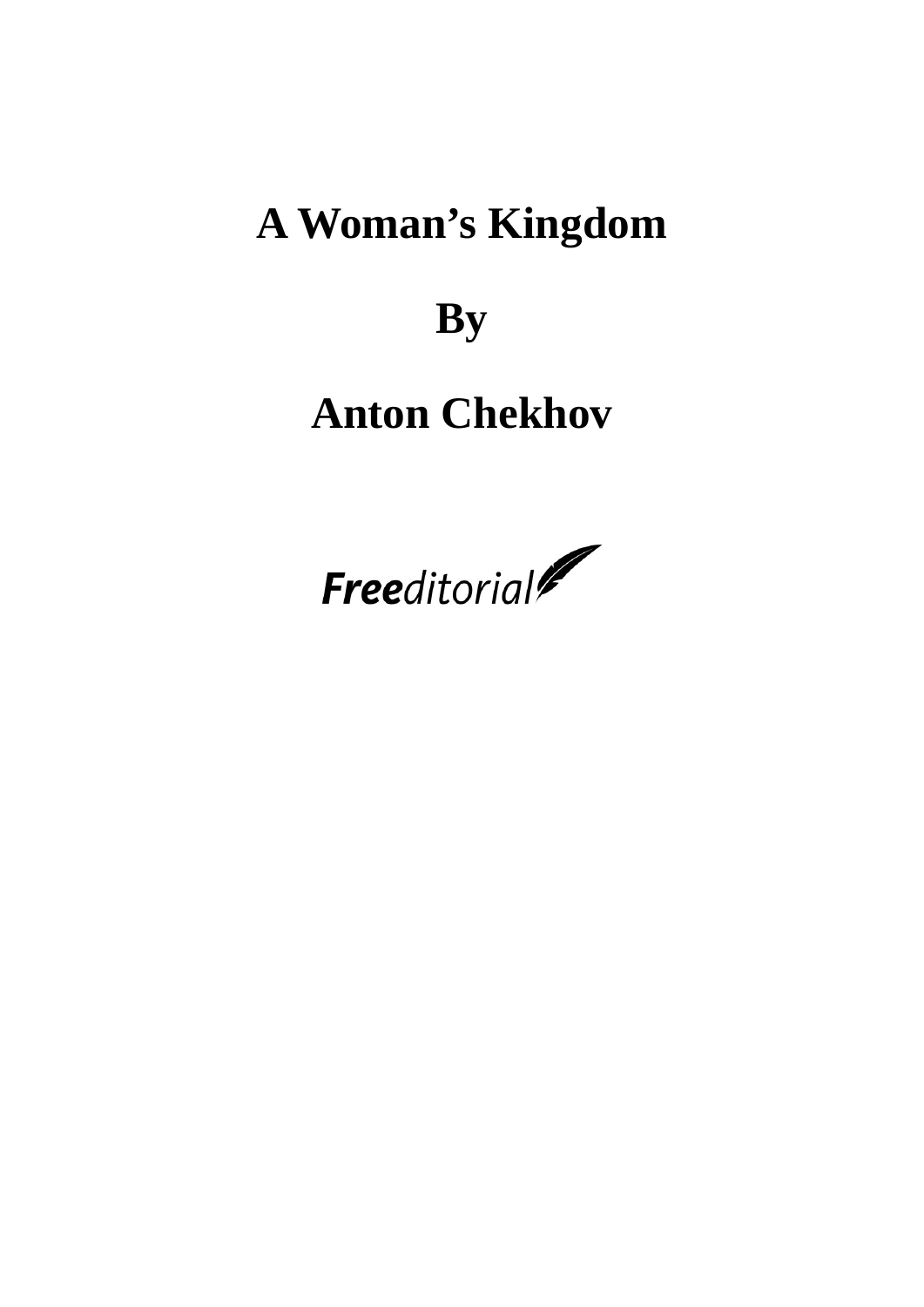# **Christmas Eve**

Here was a thick roll of notes. It came from the bailiff at the forest villa; he wrote that he was sending fifteen hundred roubles, which he had been awarded as damages, having won an appeal. Anna Akimovna disliked and feared such words as "awarded damages" and "won the suit." She knew that it was impossible to do without the law, but for some reason, whenever Nazaritch, the manager of the factory, or the bailiff of her villa in the country, both of whom frequently went to law, used to win lawsuits of some sort for her benefit, she always felt uneasy and, as it were, ashamed. On this occasion, too, she felt uneasy and awkward, and wanted to put that fifteen hundred roubles further away that it might be out of her sight.

She thought with vexation that other girls of her age—she was in her twenty-sixth year—were now busy looking after their households, were weary and would sleep sound, and would wake up tomorrow morning in holiday mood; many of them had long been married and had children. Only she, for some reason, was compelled to sit like an old woman over these letters, to make notes upon them, to write answers, then to do nothing the whole evening till midnight, but wait till she was sleepy; and tomorrow they would all day long be coming with Christmas greetings and asking for favours; and the day after tomorrow there would certainly be some scandal at the factory—some one would be beaten or would die of drinking too much vodka, and she would be fretted by pangs of conscience; and after the holidays Nazaritch would turn off some twenty of the workpeople for absence from work, and all of the twenty would hang about at the front door, without their caps on, and she would be ashamed to go out to them, and they would be driven away like dogs. And all her acquaintances would say behind her back, and write to her in anonymous letters, that she was a millionaire and exploiter —that she was devouring other men's lives and sucking the blood of the workers.

Here there lay a heap of letters read through and laid aside already. They were all begging letters. They were from people who were hungry, drunken, dragged down by large families, sick, degraded, despised . . . . Anna Akimovna had already noted on each letter, three roubles to be paid to one, five to another; these letters would go the same day to the office, and next the distribution of assistance would take place, or, as the clerks used to say, the beasts would be fed.

They would distribute also in small sums four hundred and seventy roubles —the interest on a sum bequeathed by the late Akim Ivanovitch for the relief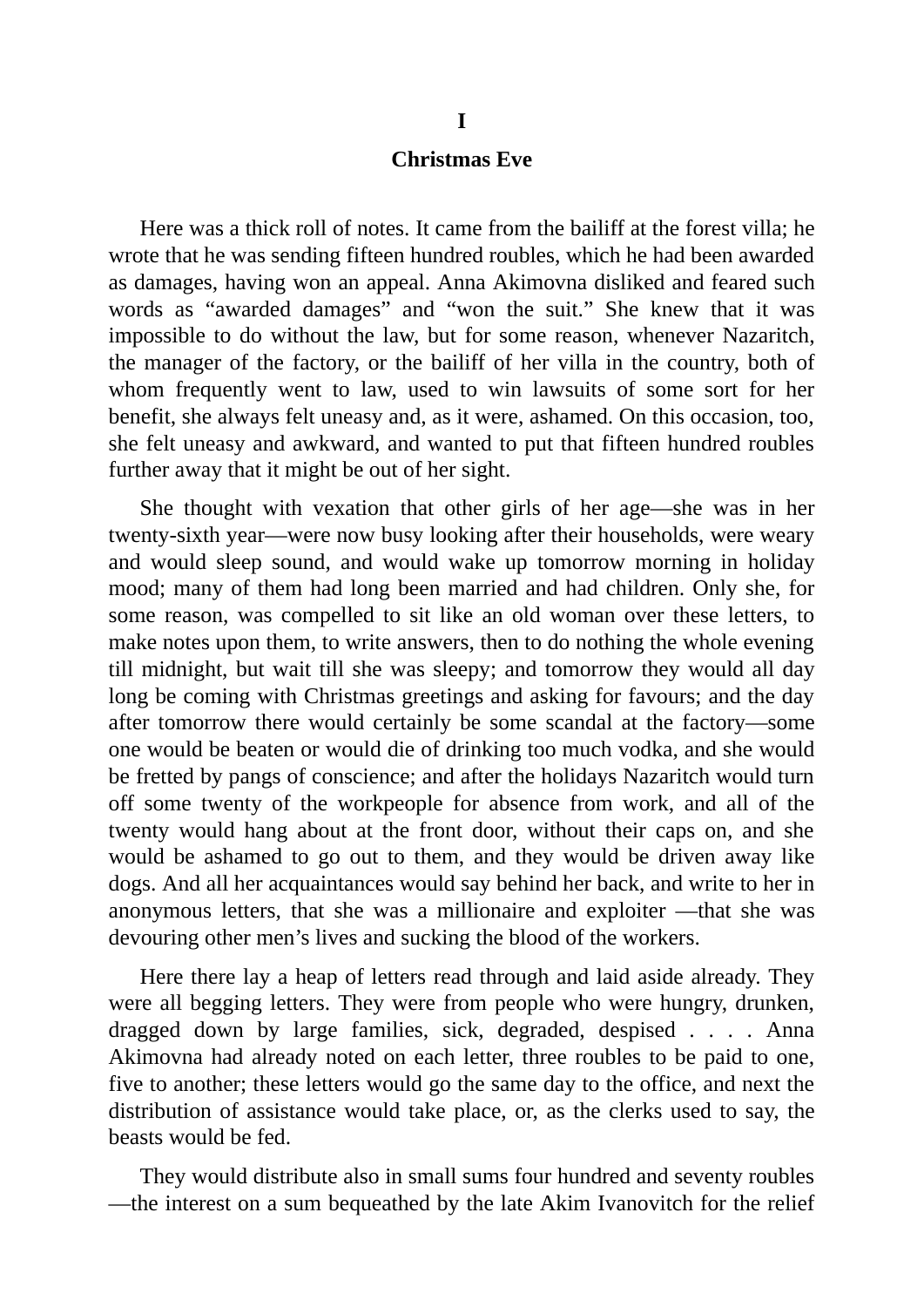of the poor and needy. There would be a hideous crush. From the gates to the doors of the office there would stretch a long file of strange people with brutal faces, in rags, numb with cold, hungry and already drunk, in husky voices calling down blessings upon Anna Akimovna, their benefactress, and her parents: those at the back would press upon those in front, and those in front would abuse them with bad language. The clerk would get tired of the noise, the swearing, and the sing-song whining and blessing; would fly out and give some one a box on the ear to the delight of all. And her own people, the factory hands, who received nothing at Christmas but their wages, and had already spent every farthing of it, would stand in the middle of the yard, looking on and laughing—some enviously, others ironically.

"Merchants, and still more their wives, are fonder of beggars than they are of their own workpeople," thought Anna Akimovna. "It's always so."

Her eye fell upon the roll of money. It would be nice to distribute that hateful, useless money among the workpeople tomorrow, but it did not do to give the workpeople anything for nothing, or they would demand it again next time. And what would be the good of fifteen hundred roubles when there were eighteen hundred workmen in the factory besides their wives and children? Or she might, perhaps, pick out one of the writers of those begging letters— some luckless man who had long ago lost all hope of anything better, and give him the fifteen hundred. The money would come upon the poor creature like a thunder-clap, and perhaps for the first time in his life he would feel happy. This idea struck Anna Akimovna as original and amusing, and it fascinated her. She took one letter at random out of the pile and read it. Some petty official called Tchalikov had long been out of a situation, was ill, and living in Gushtchin's Buildings; his wife was in consumption, and he had five little girls. Anna Akimovna knew well the four-storeyed house, Gushtchin's Buildings, in which Tchalikov lived. Oh, it was a horrid, foul, unhealthy house!

"Well, I will give it to that Tchalikov," she decided. "I won't send it; I had better take it myself to prevent unnecessary talk. Yes," she reflected, as she put the fifteen hundred roubles in her pocket, "and I'll have a look at them, and perhaps I can do something for the little girls."

She felt light-hearted; she rang the bell and ordered the horses to be brought round.

When she got into the sledge it was past six o'clock in the evening. The windows in all the blocks of buildings were brightly lighted up, and that made the huge courtyard seem very dark: at the gates, and at the far end of the yard near the warehouses and the workpeople's barracks, electric lamps were gleaming.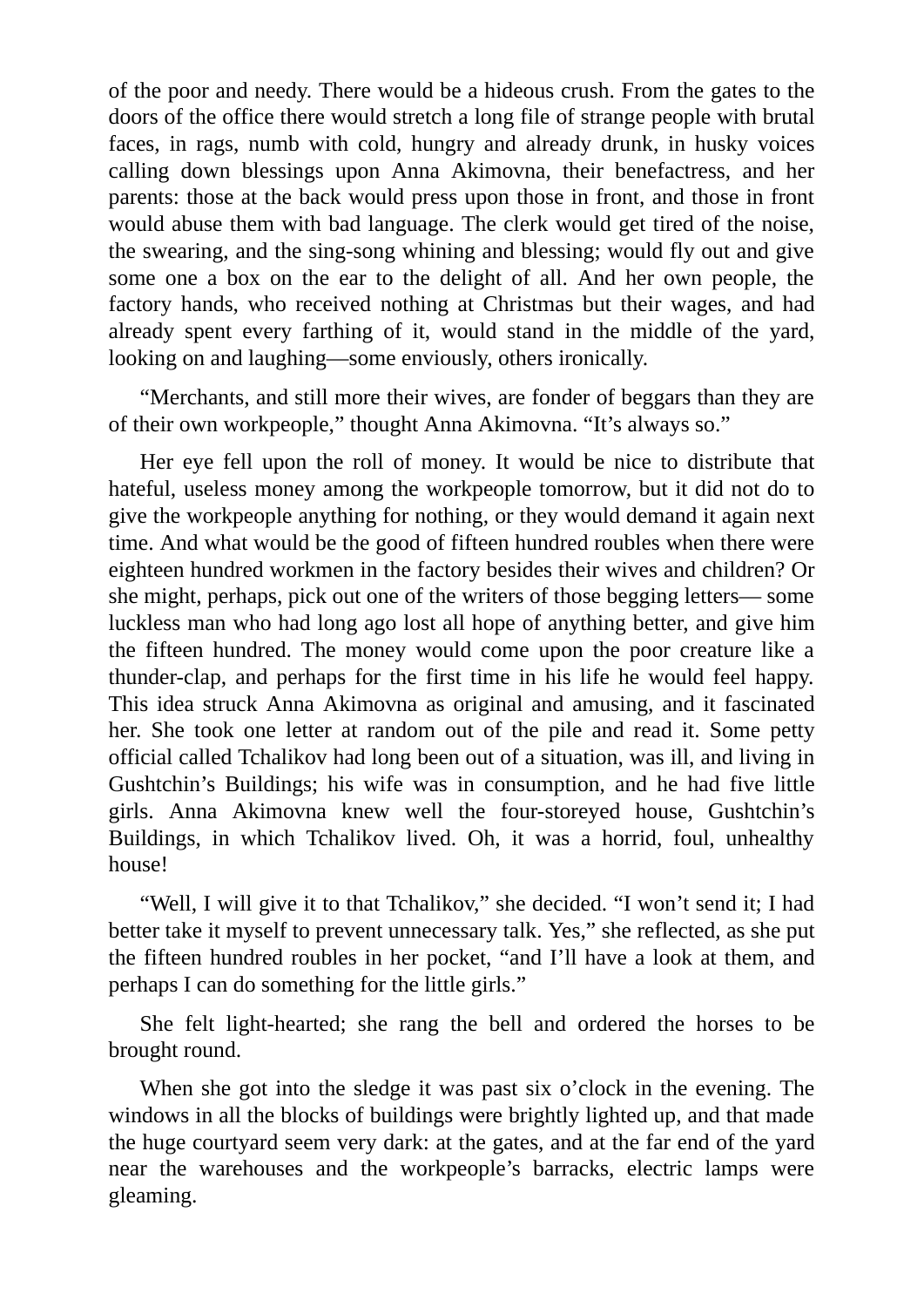Anna Akimovna disliked and feared those huge dark buildings, warehouses, and barracks where the workmen lived. She had only once been in the main building since her father's death. The high ceilings with iron girders; the multitude of huge, rapidly turning wheels, connecting straps and levers; the shrill hissing; the clank of steel; the rattle of the trolleys; the harsh puffing of steam; the faces—pale, crimson, or black with coal-dust; the shirts soaked with sweat; the gleam of steel, of copper, and of fire; the smell of oil and coal; and the draught, at times very hot and at times very cold—gave her an impression of hell. It seemed to her as though the wheels, the levers, and the hot hissing cylinders were trying to tear themselves away from their fastenings to crush the men, while the men, not hearing one another, ran about with anxious faces, and busied themselves about the machines, trying to stop their terrible movement. They showed Anna Akimovna something and respectfully explained it to her. She remembered how in the forge a piece of red-hot iron was pulled out of the furnace; and how an old man with a strap round his head, and another, a young man in a blue shirt with a chain on his breast, and an angry face, probably one of the foremen, struck the piece of iron with hammers; and how the golden sparks had been scattered in all directions; and how, a little afterwards, they had dragged out a huge piece of sheet-iron with a clang. The old man had stood erect and smiled, while the young man had wiped his face with his sleeve and explained something to her. And she remembered, too, how in another department an old man with one eye had been filing a piece of iron, and how the iron filings were scattered about; and how a red-haired man in black spectacles, with holes in his shirt, had been working at a lathe, making something out of a piece of steel: the lathe roared and hissed and squeaked, and Anna Akimovna felt sick at the sound, and it seemed as though they were boring into her ears. She looked, listened, did not understand, smiled graciously, and felt ashamed. To get hundreds of thousands of roubles from a business which one does not understand and cannot like how strange it is!

And she had not once been in the workpeople's barracks. There, she was told, it was damp; there were bugs, debauchery, anarchy. It was an astonishing thing: a thousand roubles were spent annually on keeping the barracks in good order, yet, if she were to believe the anonymous letters, the condition of the workpeople was growing worse and worse every year.

"There was more order in my father's day," thought Anna Akimovna, as she drove out of the yard, "because he had been a workman himself. I know nothing about it and only do silly things."

She felt depressed again, and was no longer glad that she had come, and the thought of the lucky man upon whom fifteen hundred roubles would drop from heaven no longer struck her as original and amusing. To go to some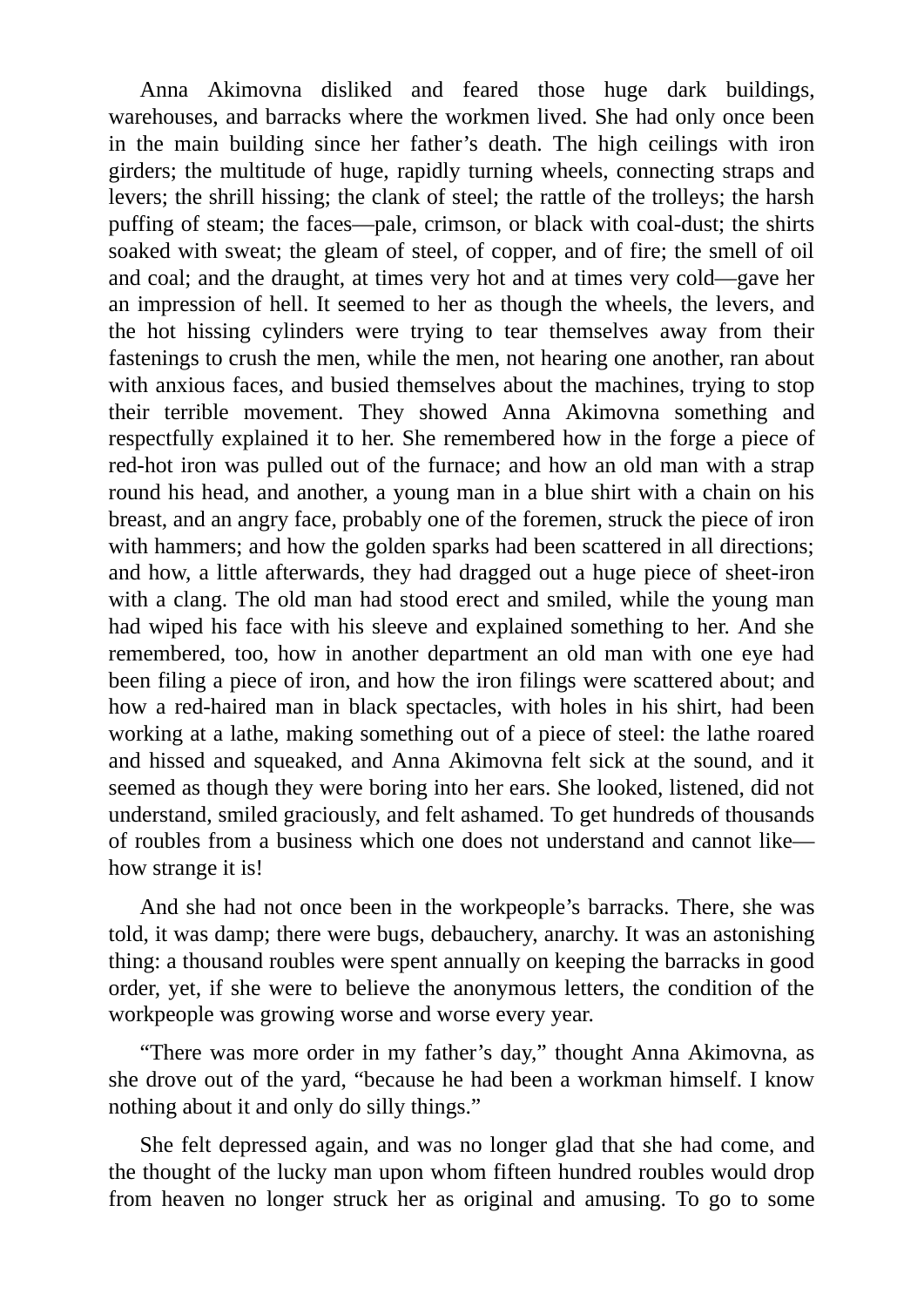Tchalikov or other, when at home a business worth a million was gradually going to pieces and being ruined, and the workpeople in the barracks were living worse than convicts, meant doing something silly and cheating her conscience. Along the highroad and across the fields near it, workpeople from the neighbouring cotton and paper factories were walking towards the lights of the town. There was the sound of talk and laughter in the frosty air. Anna Akimovna looked at the women and young people, and she suddenly felt a longing for a plain rough life among a crowd. She recalled vividly that faraway time when she used to be called Anyutka, when she was a little girl and used to lie under the same quilt with her mother, while a washerwoman who lodged with them used to wash clothes in the next room; while through the thin walls there came from the neighbouring flats sounds of laughter, swearing, children's crying, the accordion, and the whirr of carpenters' lathes and sewing-machines; while her father, Akim Ivanovitch, who was clever at almost every craft, would be soldering something near the stove, or drawing or planing, taking no notice whatever of the noise and stuffiness. And she longed to wash, to iron, to run to the shop and the tavern as she used to do every day when she lived with her mother. She ought to have been a work-girl and not the factory owner! Her big house with its chandeliers and pictures; her footman Mishenka, with his glossy moustache and swallowtail coat; the devout and dignified Varvarushka, and smooth-tongued Agafyushka; and the young people of both sexes who came almost every day to ask her for money, and with whom she always for some reason felt guilty; and the clerks, the doctors, and the ladies who were charitable at her expense, who flattered her and secretly despised her for her humble origin— how wearisome and alien it all was to her!

Here was the railway crossing and the city gate; then came houses alternating with kitchen gardens; and at last the broad street where stood the renowned Gushtchin's Buildings. The street, usually quiet, was now on Christmas Eve full of life and movement. The eating-houses and beer-shops were noisy. If some one who did not belong to that quarter but lived in the centre of the town had driven through the street now, he would have noticed nothing but dirty, drunken, and abusive people; but Anna Akimovna, who had lived in those parts all her life, was constantly recognizing in the crowd her own father or mother or uncle. Her father was a soft fluid character, a little fantastical, frivolous, and irresponsible. He did not care for money, respectability, or power; he used to say that a working man had no time to keep the holy-days and go to church; and if it had not been for his wife, he would probably never have gone to confession, taken the sacrament or kept the fasts. While her uncle, Ivan Ivanovitch, on the contrary, was like flint; in everything relating to religion, politics, and morality, he was harsh and relentless, and kept a strict watch, not only over himself, but also over all his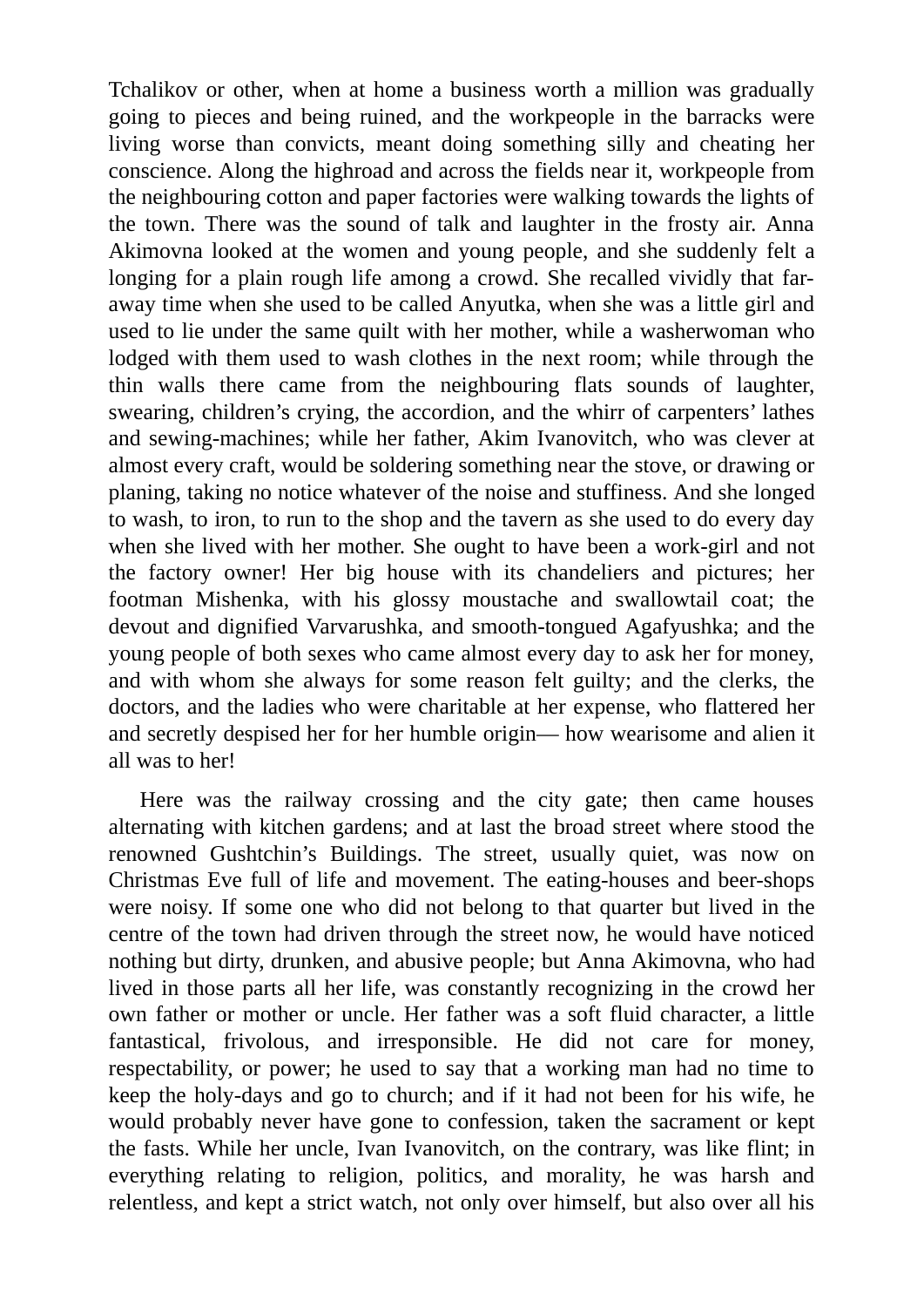servants and acquaintances. God forbid that one should go into his room without crossing oneself before the ikon! The luxurious mansion in which Anna Akimovna now lived he had always kept locked up, and only opened it on great holidays for important visitors, while he lived himself in the office, in a little room covered with ikons. He had leanings towards the Old Believers, and was continually entertaining priests and bishops of the old ritual, though he had been christened, and married, and had buried his wife in accordance with the Orthodox rites. He disliked Akim, his only brother and his heir, for his frivolity, which he called simpleness and folly, and for his indifference to religion. He treated him as an inferior, kept him in the position of a workman, paid him sixteen roubles a month. Akim addressed his brother with formal respect, and on the days of asking forgiveness, he and his wife and daughter bowed down to the ground before him. But three years before his death Ivan Ivanovitch had drawn closer to his brother, forgave his shortcomings, and ordered him to get a governess for Anyutka.

There was a dark, deep, evil-smelling archway under Gushtchin's Buildings; there was a sound of men coughing near the walls. Leaving the sledge in the street, Anna Akimovna went in at the gate and there inquired how to get to No. 46 to see a clerk called Tchalikov. She was directed to the furthest door on the right in the third story. And in the courtyard and near the outer door, and even on the stairs, there was still the same loathsome smell as under the archway. In Anna Akimovna's childhood, when her father was a simple workman, she used to live in a building like that, and afterwards, when their circumstances were different, she had often visited them in the character of a Lady Bountiful. The narrow stone staircase with its steep dirty steps, with landings at every story; the greasy swinging lanterns; the stench; the troughs, pots, and rags on the landings near the doors,—all this had been familiar to her long ago. . . . One door was open, and within could be seen Jewish tailors in caps, sewing. Anna Akimovna met people on the stairs, but it never entered her head that people might be rude to her. She was no more afraid of peasants or workpeople, drunk or sober, than of her acquaintances of the educated class.

There was no entry at No. 46; the door opened straight into the kitchen. As a rule the dwellings of workmen and mechanics smell of varnish, tar, hides, smoke, according to the occupation of the tenant; the dwellings of persons of noble or official class who have come to poverty may be known by a peculiar rancid, sour smell. This disgusting smell enveloped Anna Akimovna on all sides, and as yet she was only on the threshold. A man in a black coat, no doubt Tchalikov himself, was sitting in a corner at the table with his back to the door, and with him were five little girls. The eldest, a broad-faced thin girl with a comb in her hair, looked about fifteen, while the youngest, a chubby child with hair that stood up like a hedge-hog, was not more than three. All the six were eating. Near the stove stood a very thin little woman with a yellow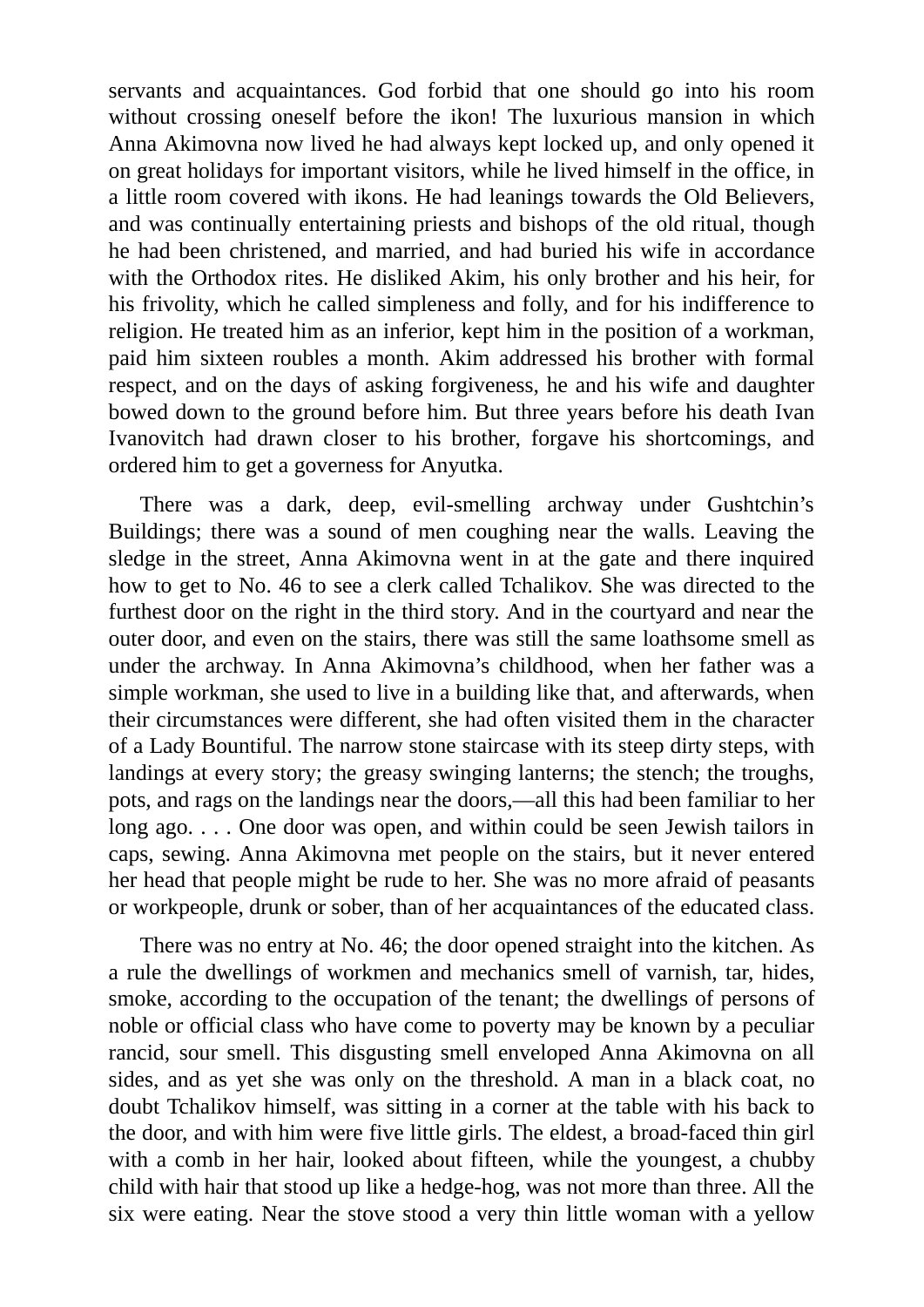face, far gone in pregnancy. She was wearing a skirt and a white blouse, and had an oven fork in her hand.

"I did not expect you to be so disobedient, Liza," the man was saying reproachfully. "Fie, fie, for shame! Do you want papa to whip you—eh?"

Seeing an unknown lady in the doorway, the thin woman started, and put down the fork.

"Vassily Nikititch!" she cried, after a pause, in a hollow voice, as though she could not believe her eyes.

The man looked round and jumped up. He was a flat-chested, bony man with narrow shoulders and sunken temples. His eyes were small and hollow with dark rings round them, he had a wide mouth, and a long nose like a bird's beak—a little bit bent to the right. His beard was parted in the middle, his moustache was shaven, and this made him look more like a hired footman than a government clerk.

"Does Mr. Tchalikov live here?" asked Anna Akimovna.

"Yes, madam," Tchalikov answered severely, but immediately recognizing Anna Akimovna, he cried: "Anna Akimovna!" and all at once he gasped and clasped his hands as though in terrible alarm. "Benefactress!"

With a moan he ran to her, grunting inarticulately as though he were paralyzed—there was cabbage on his beard and he smelt of vodka—pressed his forehead to her muff, and seemed as though he were in a swoon.

"Your hand, your holy hand!" he brought out breathlessly. "It's a dream, a glorious dream! Children, awaken me!"

He turned towards the table and said in a sobbing voice, shaking his fists:

"Providence has heard us! Our saviour, our angel, has come! We are saved! Children, down on your knees! on your knees!"

Madame Tchalikov and the little girls, except the youngest one, began for some reason rapidly clearing the table.

"You wrote that your wife was very ill," said Anna Akimovna, and she felt ashamed and annoyed. "I am not going to give them the fifteen hundred," she thought.

"Here she is, my wife," said Tchalikov in a thin feminine voice, as though his tears had gone to his head. "Here she is, unhappy creature! With one foot in the grave! But we do not complain, madam. Better death than such a life. Better die, unhappy woman!"

"Why is he playing these antics?" thought Anna Akimovna with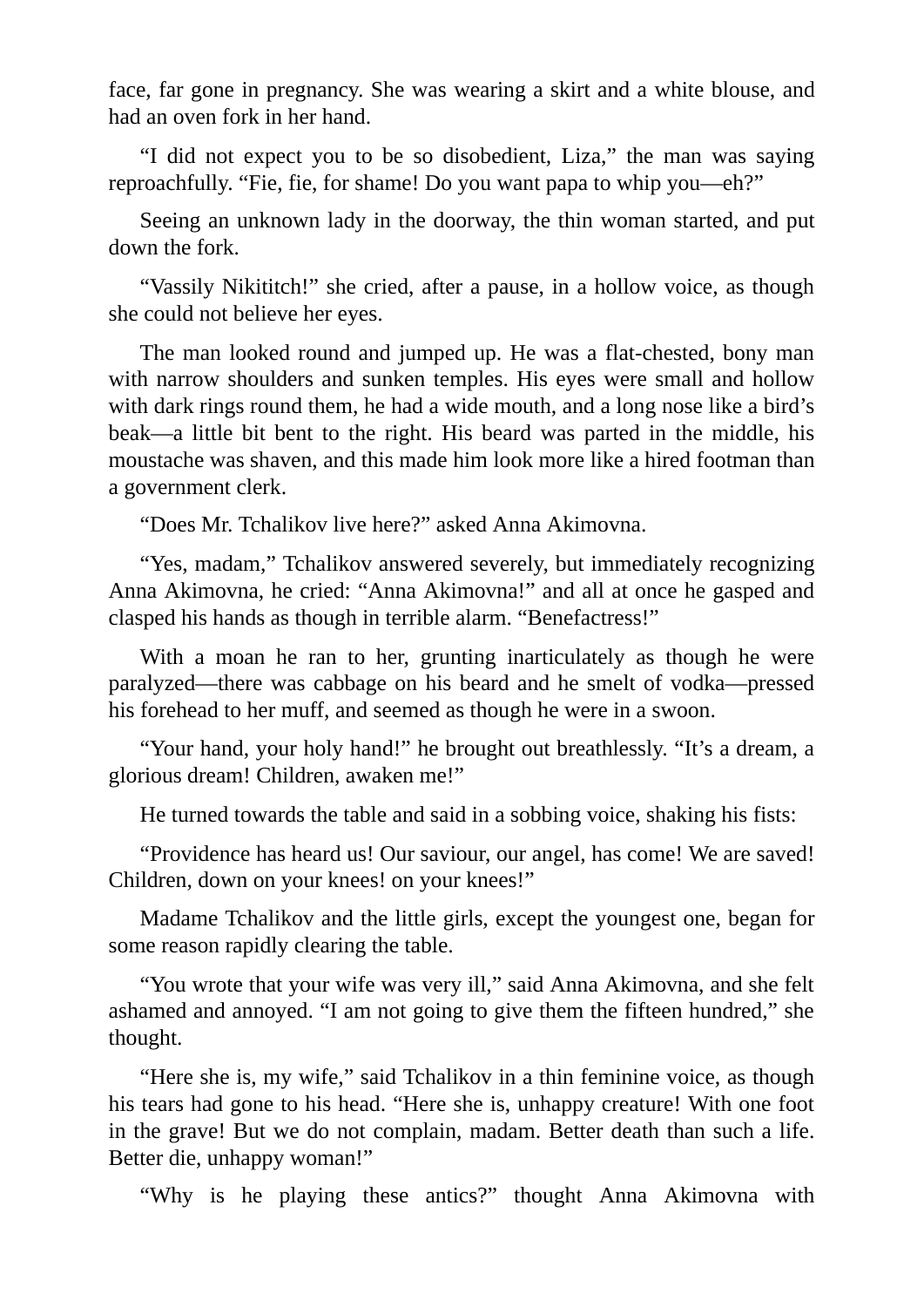annoyance. "One can see at once he is used to dealing with merchants."

"Speak to me like a human being," she said. "I don't care for farces.''

"Yes, madam; five bereaved children round their mother's coffin with funeral candles—that's a farce? Eh?" said Tchalikov bitterly, and turned away.

"Hold your tongue," whispered his wife, and she pulled at his sleeve. "The place has not been tidied up, madam," she said, addressing Anna Akimovna; "please excuse it . . . you know what it is where there are children. A crowded hearth, but harmony."

"I am not going to give them the fifteen hundred," Anna Akimovna thought again.

And to escape as soon as possible from these people and from the sour smell, she brought out her purse and made up her mind to leave them twentyfive roubles, not more; but she suddenly felt ashamed that she had come so far and disturbed people for so little.

"If you give me paper and ink, I will write at once to a doctor who is a friend of mine to come and see you," she said, flushing red. "He is a very good doctor. And I will leave you some money for medicine."

Madame Tchalikov was hastening to wipe the table.

"It's messy here! What are you doing?" hissed Tchalikov, looking at her wrathfully. "Take her to the lodger's room! I make bold to ask you, madam, to step into the lodger's room," he said, addressing Anna Akimovna. "It's clean there."

"Osip Ilyitch told us not to go into his room!" said one of the little girls, sternly.

But they had already led Anna Akimovna out of the kitchen, through a narrow passage room between two bedsteads: it was evident from the arrangement of the beds that in one two slept lengthwise, and in the other three slept across the bed. In the lodger's room, that came next, it really was clean. A neat-looking bed with a red woollen quilt, a pillow in a white pillow-case, even a slipper for the watch, a table covered with a hempen cloth and on it, an inkstand of milky-looking glass, pens, paper, photographs in frames everything as it ought to be; and another table for rough work, on which lay tidily arranged a watchmaker's tools and watches taken to pieces. On the walls hung hammers, pliers, awls, chisels, nippers, and so on, and there were three hanging clocks which were ticking; one was a big clock with thick weights, such as one sees in eating-houses.

As she sat down to write the letter, Anna Akimovna saw facing her on the table the photographs of her father and of herself. That surprised her.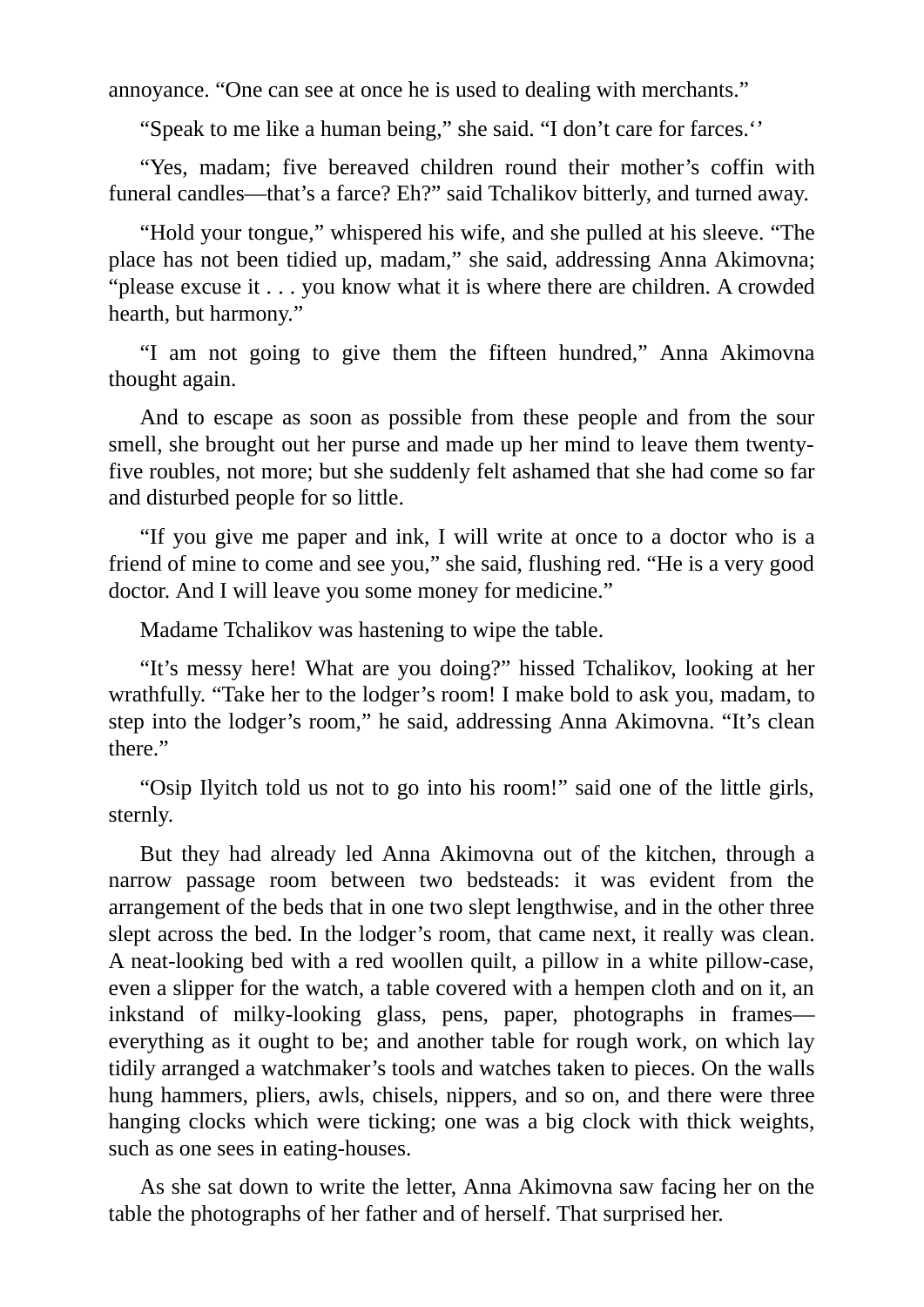"Who lives here with you?" she asked.

"Our lodger, madam, Pimenov. He works in your factory."

"Oh, I thought he must be a watchmaker."

"He repairs watches privately, in his leisure hours. He is an amateur."

After a brief silence during which nothing could be heard but the ticking of the clocks and the scratching of the pen on the paper, Tchalikov heaved a sigh and said ironically, with indignation:

"It's a true saying: gentle birth and a grade in the service won't put a coat on your back. A cockade in your cap and a noble title, but nothing to eat. To my thinking, if any one of humble class helps the poor he is much more of a gentleman than any Tchalikov who has sunk into poverty and vice."

To flatter Anna Akimovna, he uttered a few more disparaging phrases about his gentle birth, and it was evident that he was humbling himself because he considered himself superior to her. Meanwhile she had finished her letter and had sealed it up. The letter would be thrown away and the money would not be spent on medicine—that she knew, but she put twenty-five roubles on the table all the same, and after a moment's thought, added two more red notes. She saw the wasted, yellow hand of Madame Tchalikov, like the claw of a hen, dart out and clutch the money tight.

"You have graciously given this for medicine," said Tchalikov in a quivering voice, "but hold out a helping hand to me also . . . and the children!" he added with a sob. "My unhappy children! I am not afraid for myself; it is for my daughters I fear! It's the hydra of vice that I fear!"

Trying to open her purse, the catch of which had gone wrong, Anna Akimovna was confused and turned red. She felt ashamed that people should be standing before her, looking at her hands and waiting, and most likely at the bottom of their hearts laughing at her. At that instant some one came into the kitchen and stamped his feet, knocking the snow off.

"The lodger has come in," said Madame Tchalikov.

Anna Akimovna grew even more confused. She did not want any one from the factory to find her in this ridiculous position. As ill-luck would have it, the lodger came in at the very moment when, having broken the catch at last, she was giving Tchalikov some notes, and Tchalikov, grunting as though he were paraylzed, was feeling about with his lips where he could kiss her. In the lodger she recognized the workman who had once clanked the sheet-iron before her in the forge, and had explained things to her. Evidently he had come in straight from the factory; his face looked dark and grimy, and on one cheek near his nose was a smudge of soot. His hands were perfectly black, and his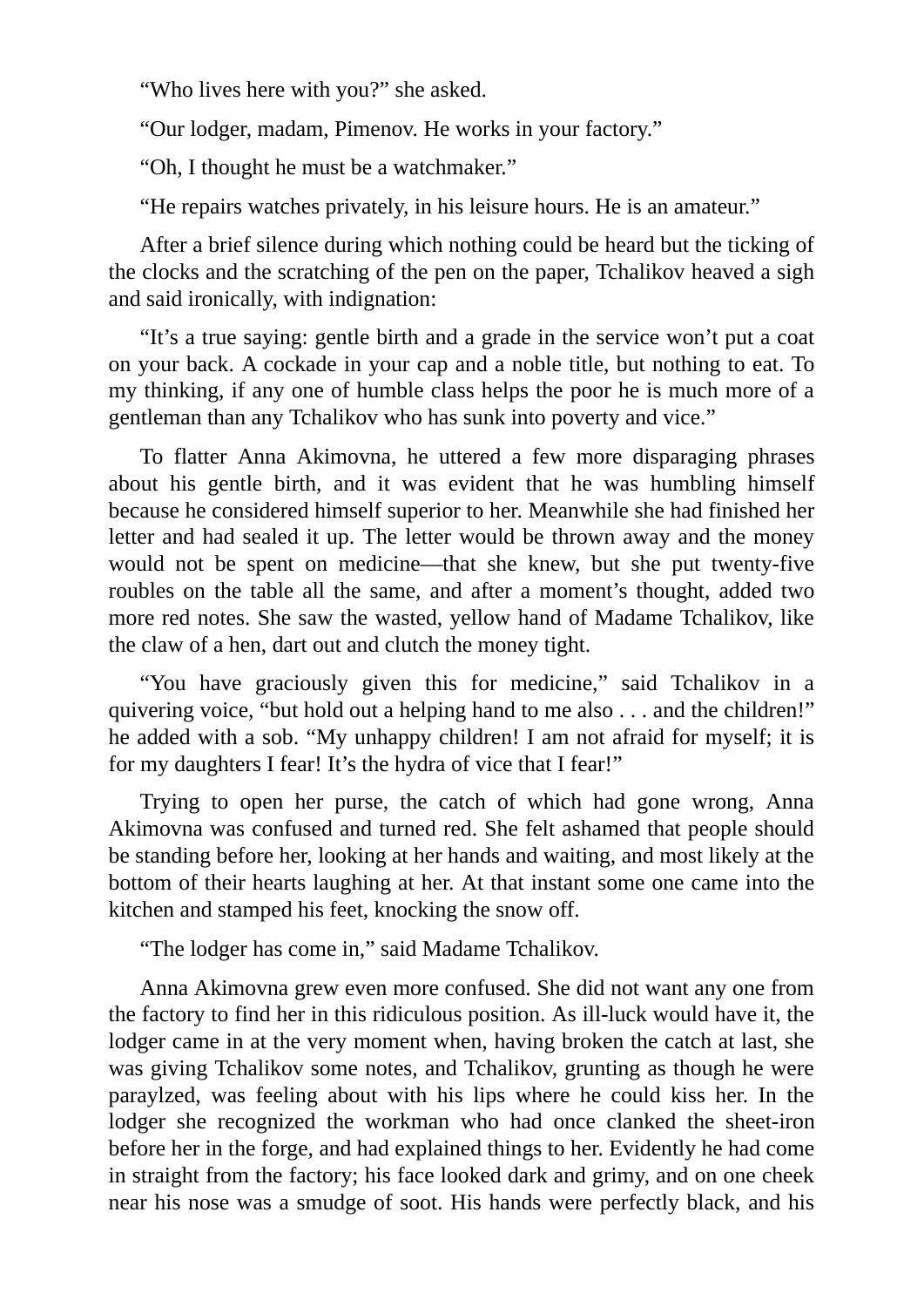unbelted shirt shone with oil and grease. He was a man of thirty, of medium height, with black hair and broad shoulders, and a look of great physical strength. At the first glance Anna Akimovna perceived that he must be a foreman, who must be receiving at least thirty-five roubles a month, and a stern, loud-voiced man who struck the workmen in the face; all this was evident from his manner of standing, from the attitude he involuntarily assumed at once on seeing a lady in his room, and most of all from the fact that he did not wear top-boots, that he had breast pockets, and a pointed, picturesquely clipped beard. Her father, Akim Ivanovitch, had been the brother of the factory owner, and yet he had been afraid of foremen like this lodger and had tried to win their favour.

"Excuse me for having come in here in your absence," said Anna Akimovna.

The workman looked at her in surprise, smiled in confusion and did not speak.

"You must speak a little louder, madam . . . ." said Tchalikov softly. "When Mr. Pimenov comes home from the factory in the evenings he is a little hard of hearing."

But Anna Akimovna was by now relieved that there was nothing more for her to do here; she nodded to them and went rapidly out of the room. Pimenov went to see her out.

"Have you been long in our employment?" she asked in a loud voice, without turning to him.

"From nine years old. I entered the factory in your uncle's time."

"That's a long while! My uncle and my father knew all the workpeople, and I know hardly any of them. I had seen you before, but I did not know your name was Pimenov."

Anna Akimovna felt a desire to justify herself before him, to pretend that she had just given the money not seriously, but as a joke.

"Oh, this poverty," she sighed. "We give charity on holidays and working days, and still there is no sense in it. I believe it is useless to help such people as this Tchalikov."

"Of course it is useless," he agreed. "However much you give him, he will drink it all away. And now the husband and wife will be snatching it from one another and fighting all night," he added with a laugh.

"Yes, one must admit that our philanthropy is useless, boring, and absurd. But still, you must agree, one can't sit with one's hand in one's lap; one must do something. What's to be done with the Tchalikovs, for instance?"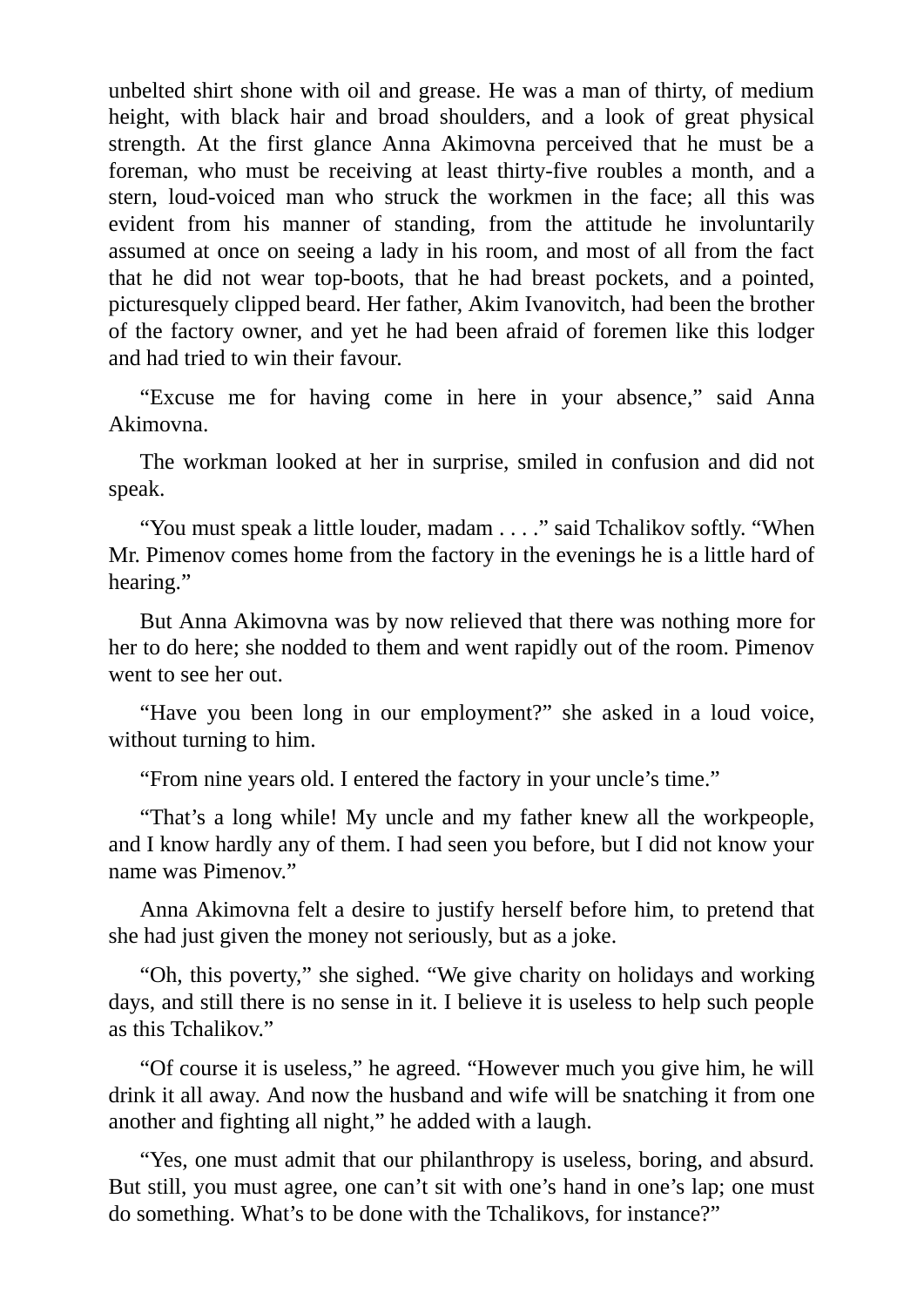She turned to Pimenov and stopped, expecting an answer from him; he, too, stopped and slowly, without speaking, shrugged his shoulders. Obviously he knew what to do with the Tchalikovs, but the treatment would have been so coarse and inhuman that he did not venture to put it into words. And the Tchalikovs were to him so utterly uninteresting and worthless, that a moment later he had forgotten them; looking into Anna Akimovna's eyes, he smiled with pleasure, and his face wore an expression as though he were dreaming about something very pleasant. Only, now standing close to him, Anna Akimovna saw from his face, and especially from his eyes, how exhausted and sleepy he was.

"Here, I ought to give him the fifteen hundred roubles!" she thought, but for some reason this idea seemed to her incongruous and insulting to Pimenov.

"I am sure you are aching all over after your work, and you come to the door with me," she said as they went down the stairs. "Go home."

But he did not catch her words. When they came out into the street, he ran on ahead, unfastened the cover of the sledge, and helping Anna Akimovna in, said:

"I wish you a happy Christmas!"

#### **II**

# **Christmas Morning**

"They have left off ringing ever so long! It's dreadful; you won't be there before the service is over! Get up!"

"Two horses are racing, racing . . ." said Anna Akimovna, and she woke up; before her, candle in hand, stood her maid, red-haired Masha. "Well, what is it?"

"Service is over already," said Masha with despair. "I have called you three times! Sleep till evening for me, but you told me yourself to call you!"

Anna Akimovna raised herself on her elbow and glanced towards the window. It was still quite dark outside, and only the lower edge of the window-frame was white with snow. She could hear a low, mellow chime of bells; it was not the parish church, but somewhere further away. The watch on the little table showed three minutes past six.

"Very well, Masha. . . . In three minutes . . ." said Anna Akimovna in an imploring voice, and she snuggled under the bed-clothes.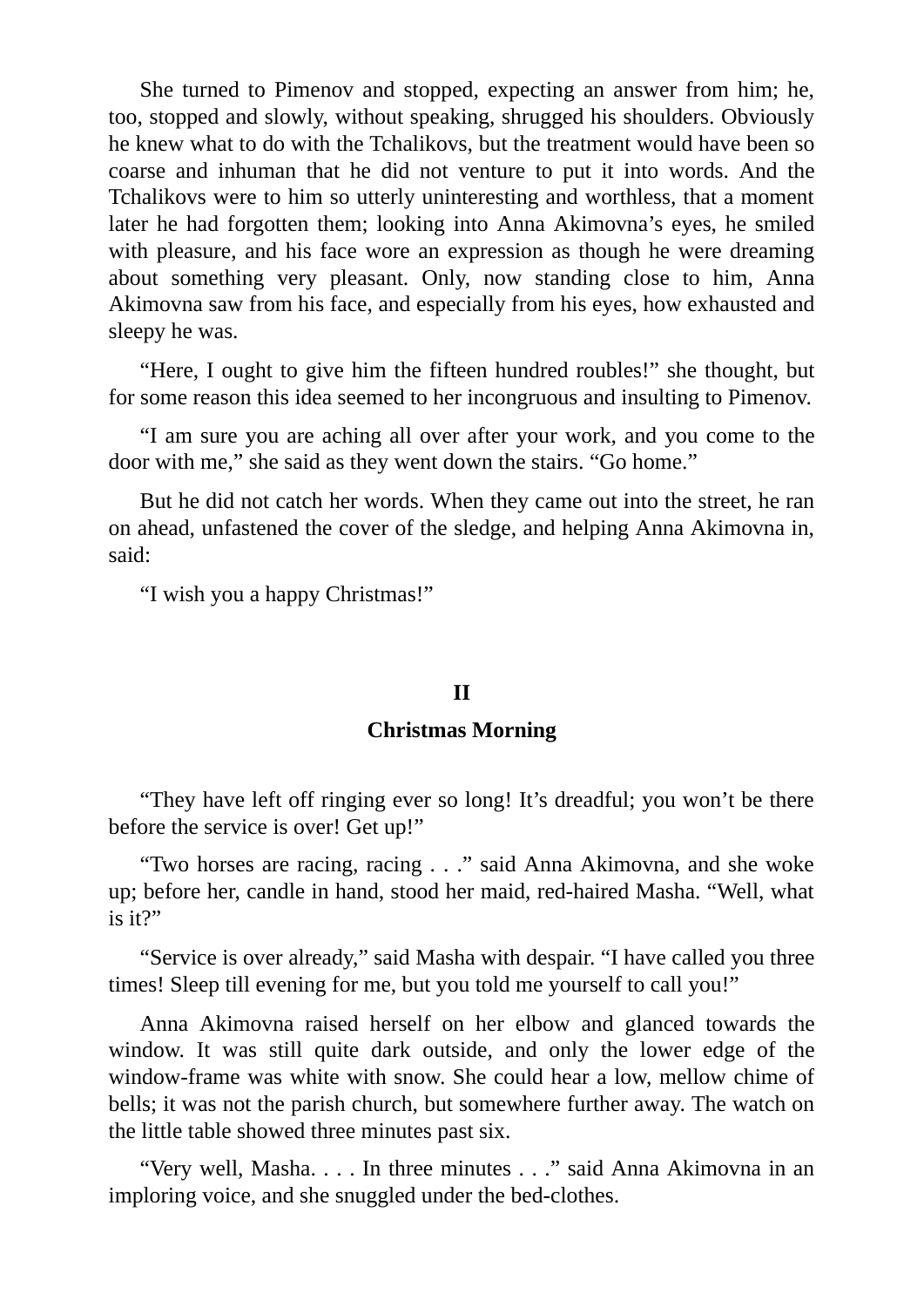She imagined the snow at the front door, the sledge, the dark sky, the crowd in the church, and the smell of juniper, and she felt dread at the thought; but all the same, she made up her mind that she would get up at once and go to early service. And while she was warm in bed and struggling with sleep which seems, as though to spite one, particularly sweet when one ought to get up—and while she had visions of an immense garden on a mountain and then Gushtchin's Buildings, she was worried all the time by the thought that she ought to get up that very minute and go to church.

But when she got up it was quite light, and it turned out to be half-past nine. There had been a heavy fall of snow in the night; the trees were clothed in white, and the air was particularly light, transparent, and tender, so that when Anna Akimovna looked out of the window her first impulse was to draw a deep, deep breath. And when she had washed, a relic of far-away childish feelings—joy that today was Christmas—suddenly stirred within her; after that she felt light-hearted, free and pure in soul, as though her soul, too, had been washed or plunged in the white snow. Masha came in, dressed up and tightly laced, and wished her a happy Christmas; then she spent a long time combing her mistress's hair and helping her to dress. The fragrance and feeling of the new, gorgeous, splendid dress, its faint rustle, and the smell of fresh scent, excited Anna Akimoyna.

"Well, it's Christmas," she said gaily to Masha. "Now we will try our fortunes."

"Last year, I was to marry an old man. It turned up three times the same."

"Well, God is merciful."

"Well, Anna Akimovna, what I think is, rather than neither one thing nor the other, I'd marry an old man," said Masha mournfully, and she heaved a sigh. "I am turned twenty; it's no joke."

Every one in the house knew that red-haired Masha was in love with Mishenka, the footman, and this genuine, passionate, hopeless love had already lasted three years.

"Come, don't talk nonsense," Anna Akimovna consoled her. "I am going on for thirty, but I am still meaning to marry a young man."

While his mistress was dressing, Mishenka, in a new swallow-tail and polished boots, walked about the hall and drawing-room and waited for her to come out, to wish her a happy Christmas. He had a peculiar walk, stepping softly and delicately; looking at his feet, his hands, and the bend of his head, it might be imagined that he was not simply walking, but learning to dance the first figure of a quadrille. In spite of his fine velvety moustache and handsome, rather flashy appearance, he was steady, prudent, and devout as an old man.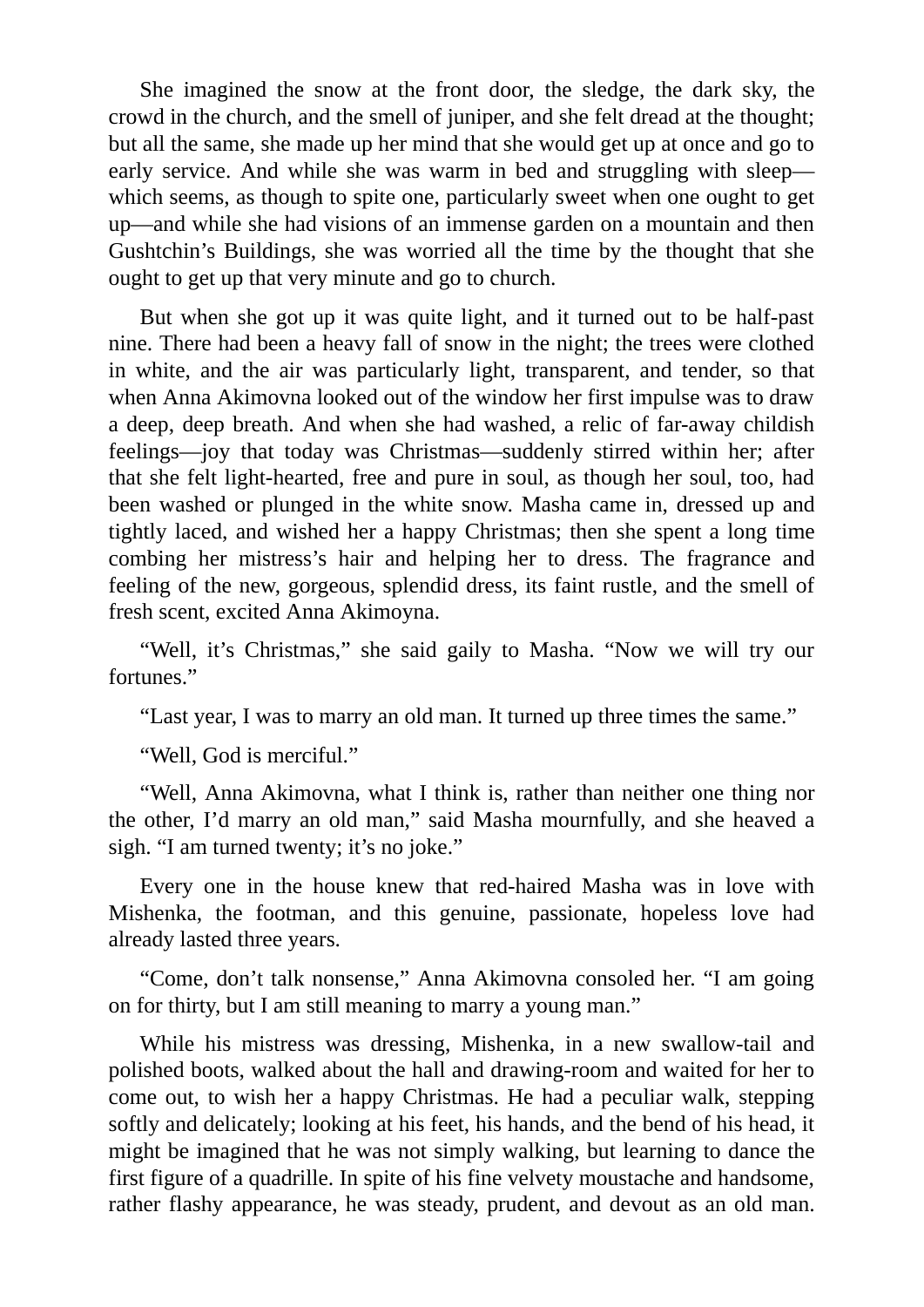He said his prayers, bowing down to the ground, and liked burning incense in his room. He respected people of wealth and rank and had a reverence for them; he despised poor people, and all who came to ask favours of any kind, with all the strength of his cleanly flunkey soul. Under his starched shirt he wore a flannel, winter and summer alike, being very careful of his health; his ears were plugged with cotton-wool.

When Anna Akimovna crossed the hall with Masha, he bent his head downwards a little and said in his agreeable, honeyed voice:

"I have the honour to congratulate you, Anna Akimovna, on the most solemn feast of the birth of our Lord."

Anna Akimovna gave him five roubles, while poor Masha was numb with ecstasy. His holiday get-up, his attitude, his voice, and what he said, impressed her by their beauty and elegance; as she followed her mistress she could think of nothing, could see nothing, she could only smile, first blissfully and then bitterly. The upper story of the house was called the best or visitors' half, while the name of the business part—old people's or simply women's part was given to the rooms on the lower story where Aunt Tatyana Ivanovna kept house. In the upper part the gentry and educated visitors were entertained; in the lower story, simpler folk and the aunt's personal friends. Handsome, plump, and healthy, still young and fresh, and feeling she had on a magnificent dress which seemed to her to diffuse a sort of radiance all about her, Anna Akimovna went down to the lower story. Here she was met with reproaches for forgetting God now that she was so highly educated, for sleeping too late for the service, and for not coming downstairs to break the fast, and they all clasped their hands and exclaimed with perfect sincerity that she was lovely, wonderful; and she believed it, laughed, kissed them, gave one a rouble, another three or five according to their position. She liked being downstairs. Wherever one looked there were shrines, ikons, little lamps, portraits of ecclesiastical personages—the place smelt of monks; there was a rattle of knives in the kitchen, and already a smell of something savoury, exceedingly appetizing, was pervading all the rooms. The yellow-painted floors shone, and from the doors narrow rugs with bright blue stripes ran like little paths to the ikon corner, and the sunshine was simply pouring in at the windows.

In the dining-room some old women, strangers, were sitting; in Varvarushka's room, too, there were old women, and with them a deaf and dumb girl, who seemed abashed about something and kept saying, "Bli, bli!.. ." Two skinny-looking little girls who had been brought out of the orphanage for Christmas came up to kiss Anna Akimovna's hand, and stood before her transfixed with admiration of her splendid dress; she noticed that one of the girls squinted, and in the midst of her light-hearted holiday mood she felt a sick pang at her heart at the thought that young men would despise the girl,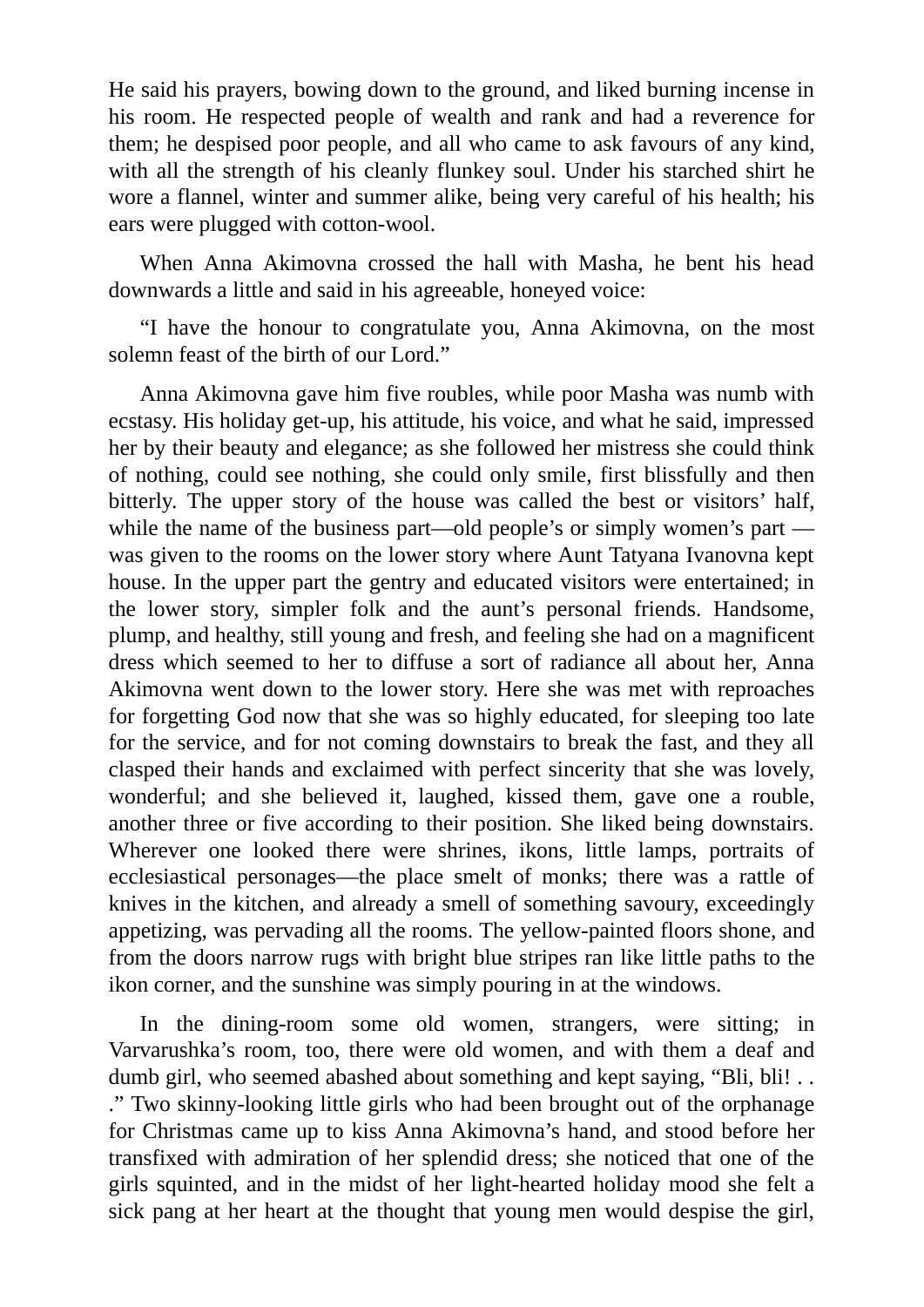and that she would never marry. In the cook Agafya's room, five huge peasants in new shirts were sitting round the samovar; these were not workmen from the factory, but relations of the cook. Seeing Anna Akimovna, all the peasants jumped up from their seats, and from regard for decorum, ceased munching, though their mouths were full. The cook Stepan, in a white cap, with a knife in his hand, came into the room and gave her his greetings; porters in high felt boots came in, and they, too, offered their greetings. The water-carrier peeped in with icicles on his beard, but did not venture to come in.

Anna Akimovna walked through the rooms followed by her retinue— the aunt, Varvarushka, Nikandrovna, the sewing-maid Marfa Petrovna, and the downstairs Masha. Varvarushka—a tall, thin, slender woman, taller than any one in the house, dressed all in black, smelling of cypress and coffee—crossed herself in each room before the ikon, bowing down from the waist. And whenever one looked at her one was reminded that she had already prepared her shroud and that lottery tickets were hidden away by her in the same box.

"Anyutinka, be merciful at Christmas," she said, opening the door into the kitchen. "Forgive him, bless the man! Have done with it!"

The coachman Panteley, who had been dismissed for drunkenness in November, was on his knees in the middle of the kitchen. He was a goodnatured man, but he used to be unruly when he was drunk, and could not go to sleep, but persisted in wandering about the buildings and shouting in a threatening voice, "I know all about it!" Now from his beefy and bloated face and from his bloodshot eyes it could be seen that he had been drinking continually from November till Christmas.

"Forgive me, Anna Akimovna," he brought out in a hoarse voice, striking his forehead on the floor and showing his bull-like neck.

"It was Auntie dismissed you; ask her."

"What about auntie?" said her aunt, walking into the kitchen, breathing heavily; she was very stout, and on her bosom one might have stood a tray of teacups and a samovar. "What about auntie now? You are mistress here, give your own orders; though these rascals might be all dead for all I care. Come, get up, you hog!" she shouted at Panteley, losing patience. "Get out of my sight! It's the last time I forgive you, but if you transgress again—don't ask for mercy!"

Then they went into the dining-room to coffee. But they had hardly sat down, when the downstairs Masha rushed headlong in, saying with horror, "The singers!" And ran back again. They heard some one blowing his nose, a low bass cough, and footsteps that sounded like horses' iron-shod hoofs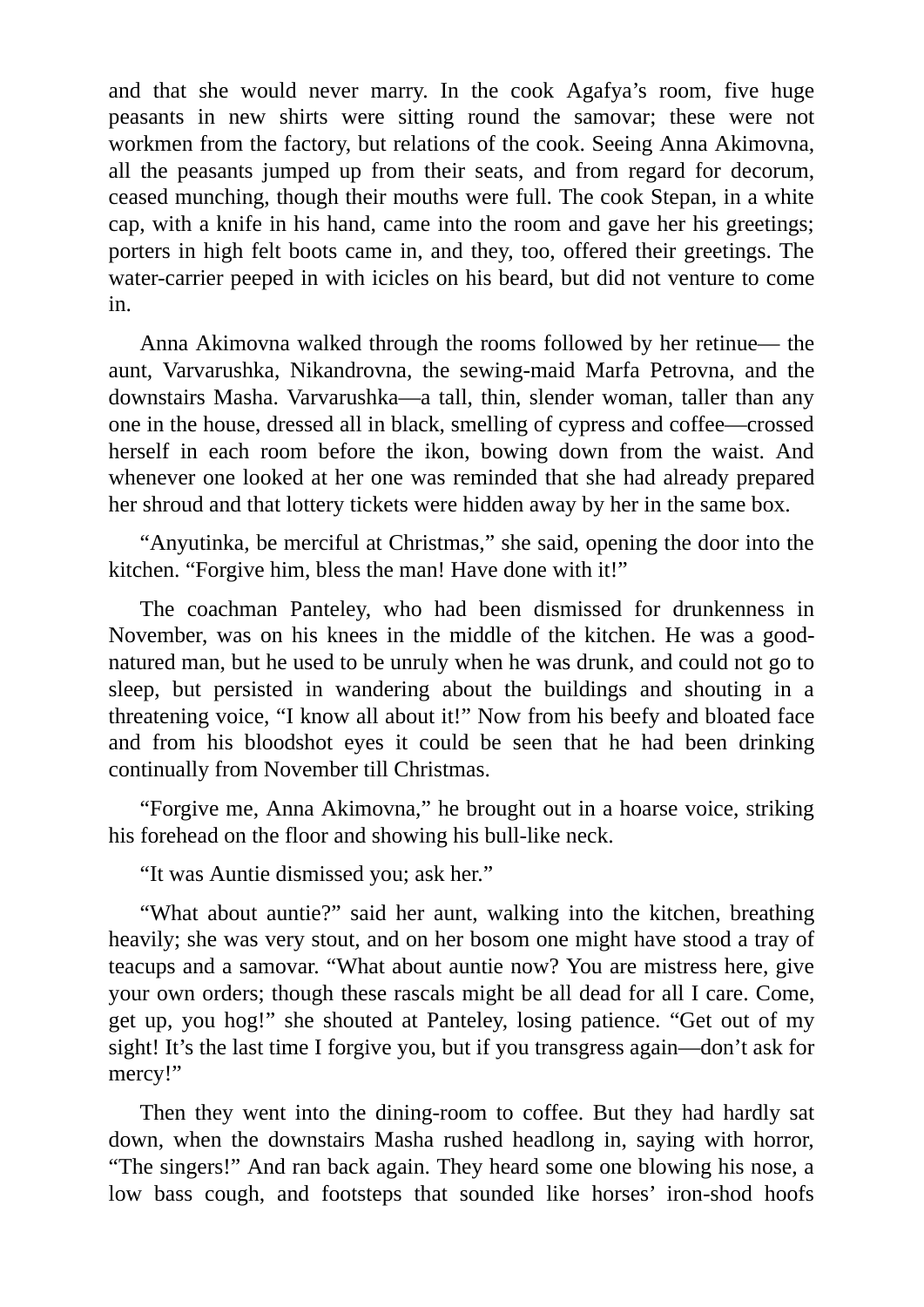tramping about the entry near the hall. For half a minute all was hushed. . . . The singers burst out so suddenly and loudly that every one started. While they were singing, the priest from the almshouses with the deacon and the sexton arrived. Putting on the stole, the priest slowly said that when they were ringing for matins it was snowing and not cold, but that the frost was sharper towards morning, God bless it! and now there must be twenty degrees of frost.

"Many people maintain, though, that winter is healthier than summer," said the deacon; then immediately assumed an austere expression and chanted after the priest. "Thy Birth, O Christ our Lord. . . ."

Soon the priest from the workmen's hospital came with the deacon, then the Sisters from the hospital, children from the orphanage, and then singing could be heard almost uninterruptedly. They sang, had lunch, and went away.

About twenty men from the factory came to offer their Christmas greetings. They were only the foremen, mechanicians, and their assistants, the pattern-makers, the accountant, and so on—all of good appearance, in new black coats. They were all first-rate men, as it were picked men; each one knew his value—that is, knew that if he lost his berth today, people would be glad to take him on at another factory. Evidently they liked Auntie, as they behaved freely in her presence and even smoked, and when they had all trooped in to have something to eat, the accountant put his arm round her immense waist. They were free-and-easy, perhaps, partly also because Varvarushka, who under the old masters had wielded great power and had kept watch over the morals of the clerks, had now no authority whatever in the house; and perhaps because many of them still remembered the time when Auntie Tatyana Ivanovna, whose brothers kept a strict hand over her, had been dressed like a simple peasant woman like Agafya, and when Anna Akimovna used to run about the yard near the factory buildings and every one used to call her Anyutya.

The foremen ate, talked, and kept looking with amazement at Anna Akimovna, how she had grown up and how handsome she had become! But this elegant girl, educated by governesses and teachers, was a stranger to them; they could not understand her, and they instinctively kept closer to "Auntie," who called them by their names, continually pressed them to eat and drink, and, clinking glasses with them, had already drunk two wineglasses of rowanberry wine with them. Anna Akimovna was always afraid of their thinking her proud, an upstart, or a crow in peacock's feathers; and now while the foremen were crowding round the food, she did not leave the dining-room, but took part in the conversation. She asked Pimenov, her acquaintance of the previous day:

"Why have you so many clocks in your room?"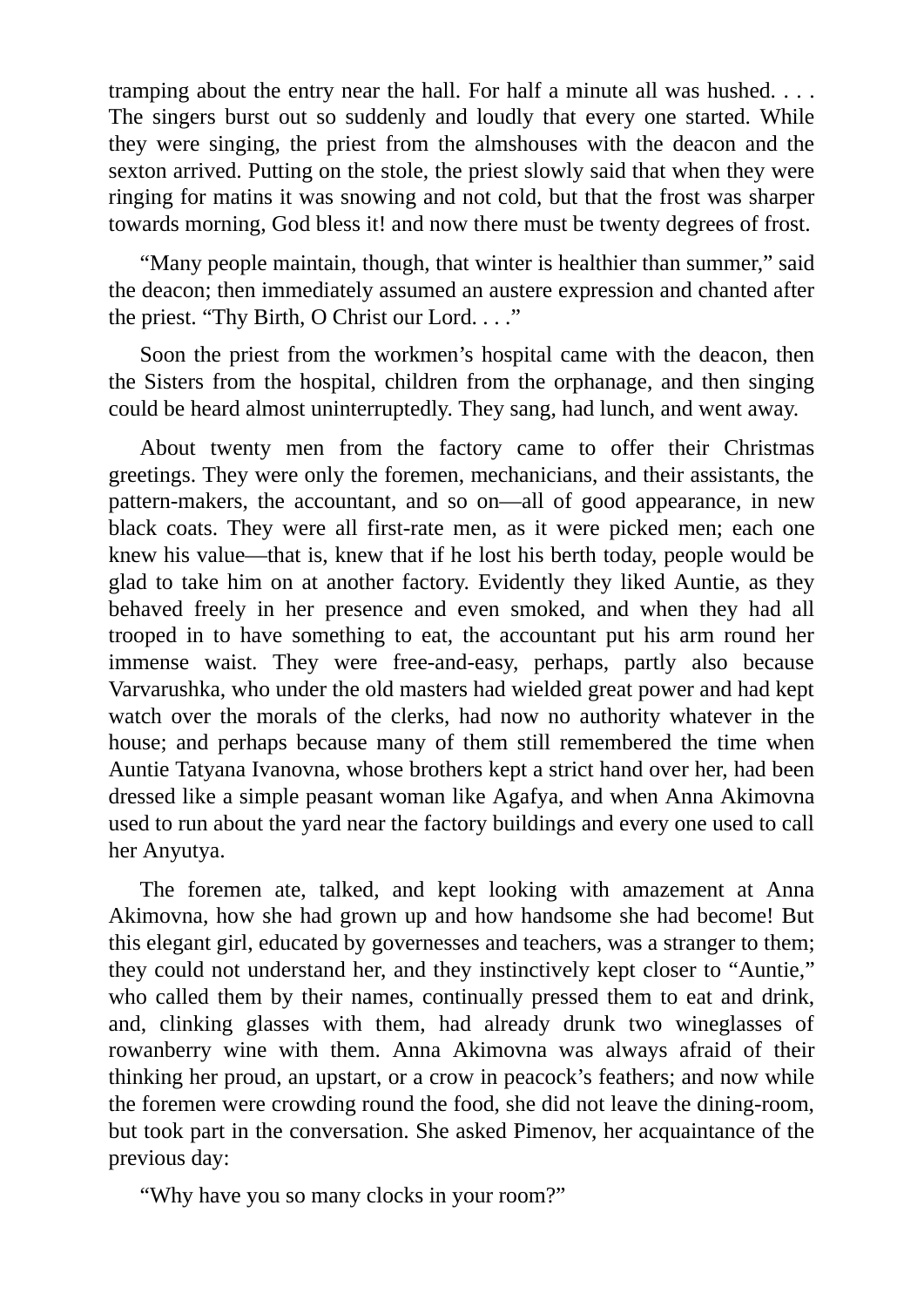"I mend clocks," he answered. "I take the work up between times, on holidays, or when I can't sleep."

"So if my watch goes wrong I can bring it to you to be repaired?" Anna Akimovna asked, laughing.

"To be sure, I will do it with pleasure," said Pimenov, and there was an expression of tender devotion in his face, when, not herself knowing why, she unfastened her magnificent watch from its chain and handed it to him; he looked at it in silence and gave it back. "To be sure, I will do it with pleasure," he repeated. "I don't mend watches now. My eyes are weak, and the doctors have forbidden me to do fine work. But for you I can make an exception."

"Doctors talk nonsense," said the accountant. They all laughed. "Don't you believe them," he went on, flattered by the laughing; "last year a tooth flew out of a cylinder and hit old Kalmykov such a crack on the head that you could see his brains, and the doctor said he would die; but he is alive and working to this day, only he has taken to stammering since that mishap."

"Doctors do talk nonsense, they do, but not so much," sighed Auntie. "Pyotr Andreyitch, poor dear, lost his sight. Just like you, he used to work day in day out at the factory near the hot furnace, and he went blind. The eyes don't like heat. But what are we talking about?" she said, rousing herself. "Come and have a drink. My best wishes for Christmas, my dears. I never drink with any one else, but I drink with you, sinful woman as I am. Please God!"

Anna Akimovna fancied that after yesterday Pimenov despised her as a philanthropist, but was fascinated by her as a woman. She looked at him and thought that he behaved very charmingly and was nicely dressed. It is true that the sleeves of his coat were not quite long enough, and the coat itself seemed short-waisted, and his trousers were not wide and fashionable, but his tie was tied carelessly and with taste and was not as gaudy as the others'. And he seemed to be a good-natured man, for he ate submissively whatever Auntie put on his plate. She remembered how black he had been the day before, and how sleepy, and the thought of it for some reason touched her.

When the men were preparing to go, Anna Akimovna put out her hand to Pimenov. She wanted to ask him to come in sometimes to see her, without ceremony, but she did not know how to—her tongue would not obey her; and that they might not think she was attracted by Pimenov, she shook hands with his companions, too.

Then the boys from the school of which she was a patroness came. They all had their heads closely cropped and all wore grey blouses of the same pattern. The teacher—a tall, beardless young man with patches of red on his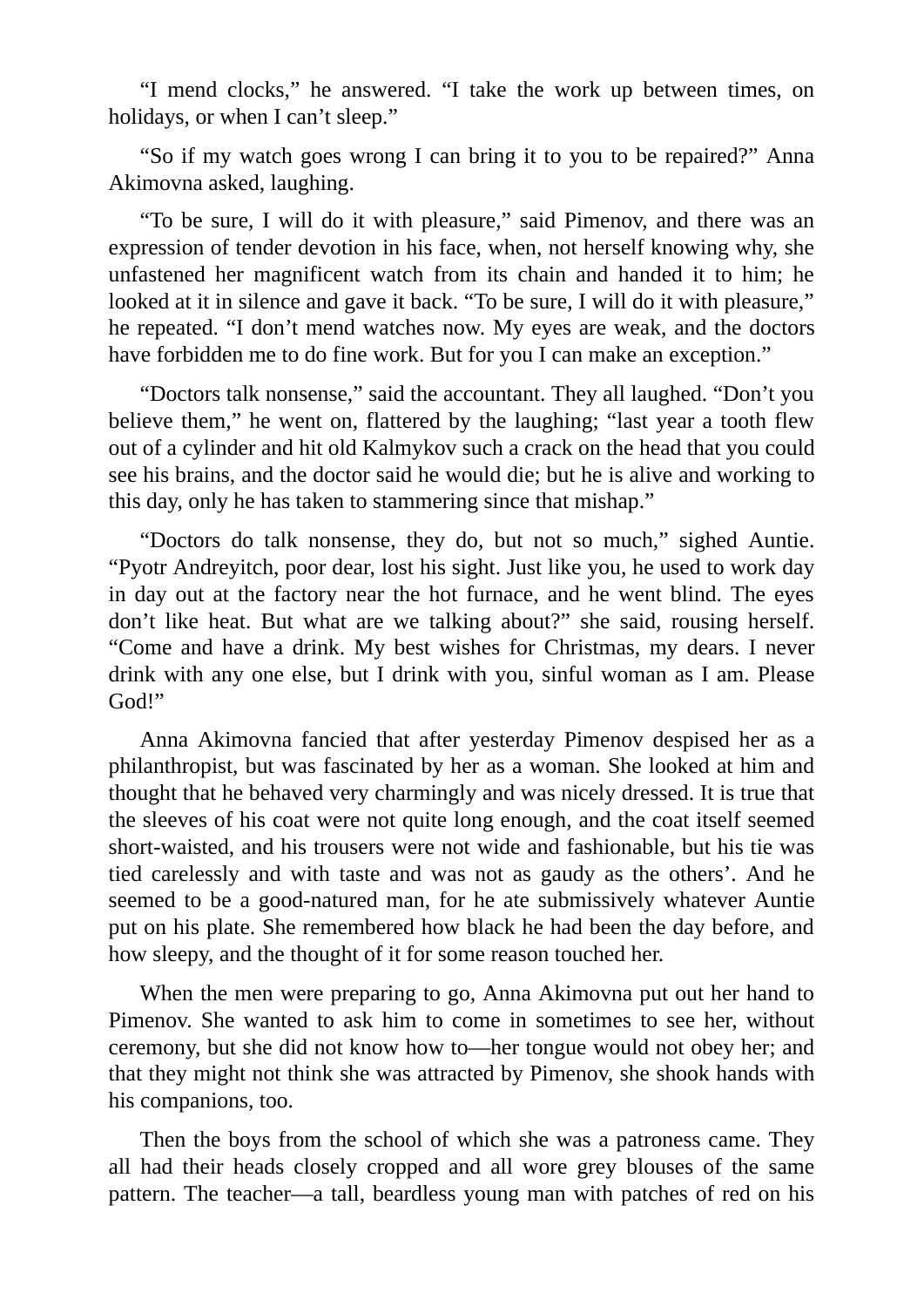face—was visibly agitated as he formed the boys into rows; the boys sang in tune, but with harsh, disagreeable voices. The manager of the factory, Nazaritch, a bald, sharp-eyed Old Believer, could never get on with the teachers, but the one who was now anxiously waving his hands he despised and hated, though he could not have said why. He behaved rudely and condescendingly to the young man, kept back his salary, meddled with the teaching, and had finally tried to dislodge him by appointing, a fortnight before Christmas, as porter to the school a drunken peasant, a distant relation of his wife's, who disobeyed the teacher and said rude things to him before the boys.

Anna Akimovna was aware of all this, but she could be of no help, for she was afraid of Nazaritch herself. Now she wanted at least to be very nice to the schoolmaster, to tell him she was very much pleased with him; but when after the singing he began apologizing for something in great confusion, and Auntie began to address him familiarly as she drew him without ceremony to the table, she felt, for some reason, bored and awkward, and giving orders that the children should be given sweets, went upstairs.

"In reality there is something cruel in these Christmas customs," she said a little while afterwards, as it were to herself, looking out of window at the boys, who were flocking from the house to the gates and shivering with cold, putting their coats on as they ran. "At Christmas one wants to rest, to sit at home with one's own people, and the poor boys, the teacher, and the clerks and foremen, are obliged for some reason to go through the frost, then to offer their greetings, show their respect, be put to confusion . . ."

Mishenka, who was standing at the door of the drawing-room and overheard this, said:

"It has not come from us, and it will not end with us. Of course, I am not an educated man, Anna Akimovna, but I do understand that the poor must always respect the rich. It is well said, 'God marks the rogue.' In prisons, night refuges, and pot-houses you never see any but the poor, while decent people, you may notice, are always rich. It has been said of the rich, 'Deep calls to deep."

"You always express yourself so tediously and incomprehensibly," said Anna Akimovna, and she walked to the other end of the big drawing-room.

It was only just past eleven. The stillness of the big room, only broken by the singing that floated up from below, made her yawn. The bronzes, the albums, and the pictures on the walls, representing a ship at sea, cows in a meadow, and views of the Rhine, were so absolutely stale that her eyes simply glided over them without observing them. The holiday mood was already growing tedious. As before, Anna Akimovna felt that she was beautiful, good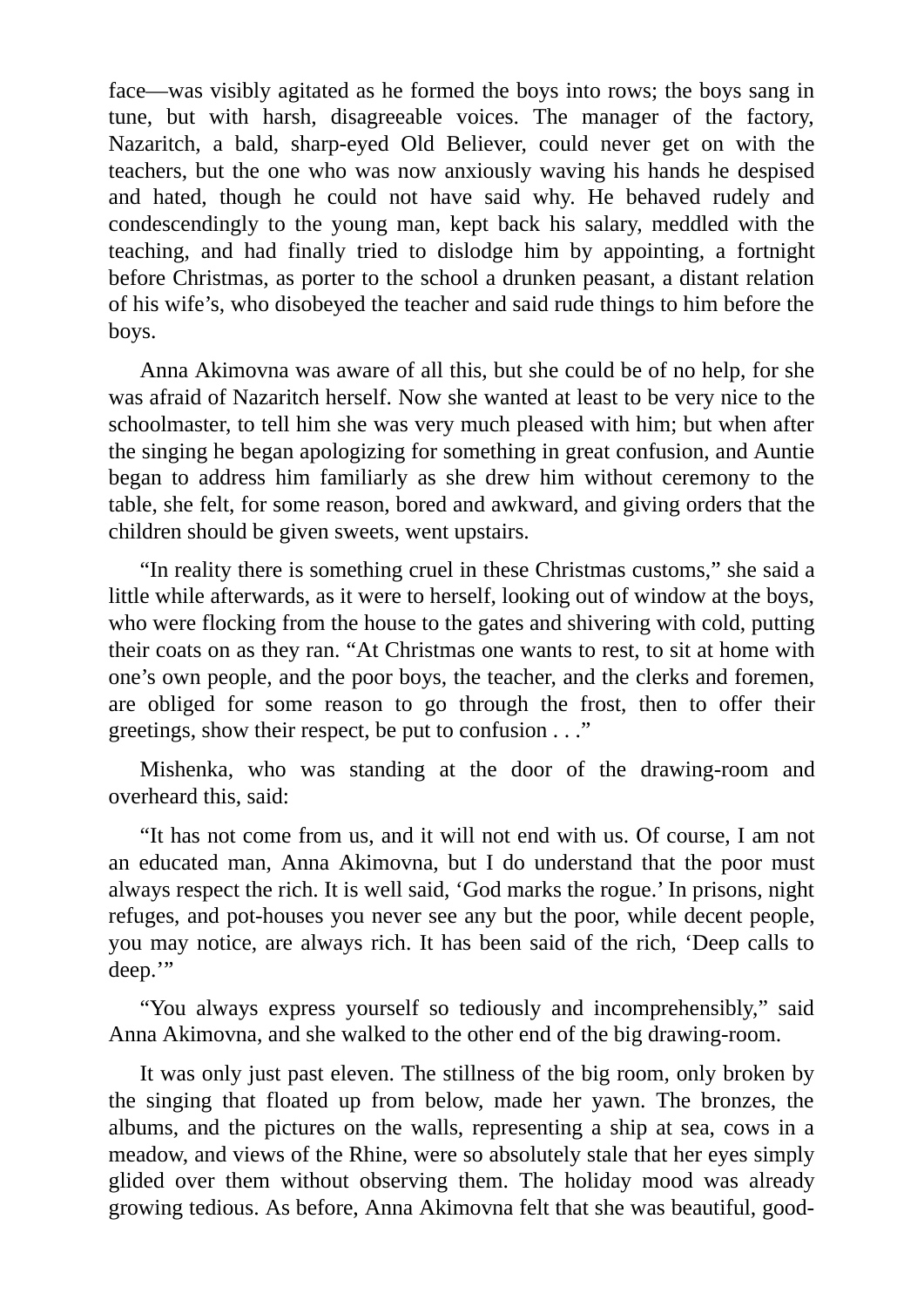natured, and wonderful, but now it seemed to her that that was of no use to any one; it seemed to her that she did not know for whom and for what she had put on this expensive dress, too, and, as always happened on all holidays, she began to be fretted by loneliness and the persistent thought that her beauty, her health, and her wealth, were a mere cheat, since she was not wanted, was of no use to any one, and nobody loved her. She walked through all the rooms, humming and looking out of window; stopping in the drawing-room, she could not resist beginning to talk to Mishenka.

"I don't know what you think of yourself, Misha," she said, and heaved a sigh. "Really, God might punish you for it."

"What do you mean?"

"You know what I mean. Excuse my meddling in your affairs. But it seems you are spoiling your own life out of obstinacy. You'll admit that it is high time you got married, and she is an excellent and deserving girl. You will never find any one better. She's a beauty, clever, gentle, and devoted. . . . And her appearance! . . . If she belonged to our circle or a higher one, people would be falling in love with her for her red hair alone. See how beautifully her hair goes with her complexion. Oh, goodness! You don't understand anything, and don't know what you want," Anna Akimovna said bitterly, and tears came into her eyes. "Poor girl, I am so sorry for her! I know you want a wife with money, but I have told you already I will give Masha a dowry."

Mishenka could not picture his future spouse in his imagination except as a tall, plump, substantial, pious woman, stepping like a peacock, and, for some reason, with a long shawl over her shoulders; while Masha was thin, slender, tightly laced, and walked with little steps, and, worst of all, she was too fascinating and at times extremely attractive to Mishenka, and that, in his opinion, was incongruous with matrimony and only in keeping with loose behaviour. When Anna Akimovna had promised to give Masha a dowry, he had hesitated for a time; but once a poor student in a brown overcoat over his uniform, coming with a letter for Anna Akimovna, was fascinated by Masha, and could not resist embracing her near the hat-stand, and she had uttered a faint shriek; Mishenka, standing on the stairs above, had seen this, and from that time had begun to cherish a feeling of disgust for Masha. A poor student! Who knows, if she had been embraced by a rich student or an officer the consequences might have been different.

"Why don't you wish it?" Anna Akimovna asked. "What more do you want?"

Mishenka was silent and looked at the arm-chair fixedly, and raised his eyebrows.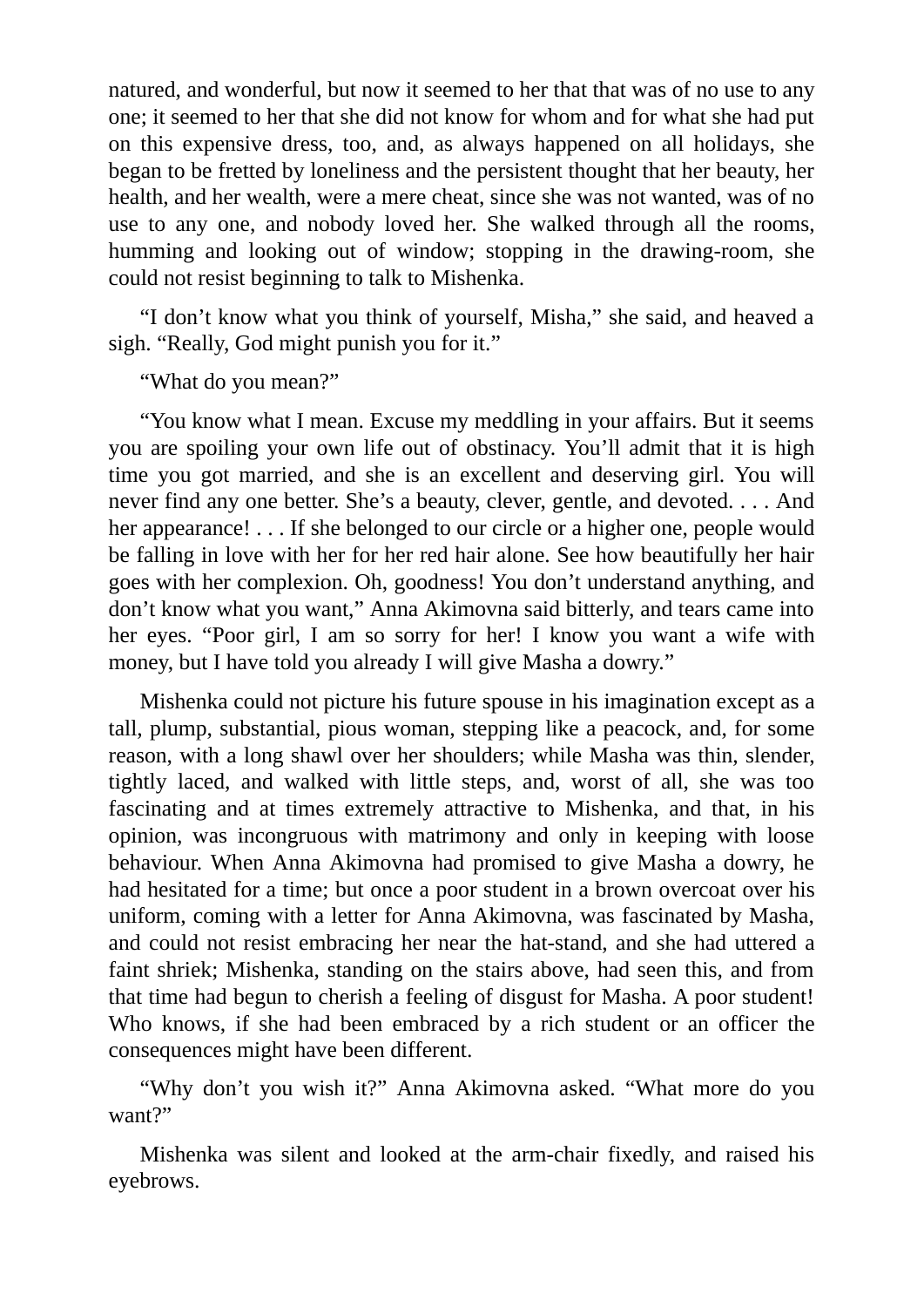"Do you love some one else?"

Silence. The red-haired Masha came in with letters and visiting cards on a tray. Guessing that they were talking about her, she blushed to tears.

"The postmen have come," she muttered. "And there is a clerk called Tchalikov waiting below. He says you told him to come to-day for something."

"What insolence!" said Anna Akimovna, moved to anger. "I gave him no orders. Tell him to take himself off; say I am not at home!"

A ring was heard. It was the priests from her parish. They were always shown into the aristocratic part of the house—that is, upstairs. After the priests, Nazaritch, the manager of the factory, came to pay his visit, and then the factory doctor; then Mishenka announced the inspector of the elementary schools. Visitors kept arriving.

When there was a moment free, Anna Akimovna sat down in a deep armchair in the drawing-room, and shutting her eyes, thought that her loneliness was quite natural because she had not married and never would marry. . . . But that was not her fault. Fate itself had flung her out of the simple working-class surroundings in which, if she could trust her memory, she had felt so snug and at home, into these immense rooms, where she could never think what to do with herself, and could not understand why so many people kept passing before her eyes. What was happening now seemed to her trivial, useless, since it did not and could not give her happiness for one minute.

"If I could fall in love," she thought, stretching; the very thought of this sent a rush of warmth to her heart. "And if I could escape from the factory . . ." she mused, imagining how the weight of those factory buildings, barracks, and schools would roll off her conscience, roll off her mind. . . . Then she remembered her father, and thought if he had lived longer he would certainly have married her to a working man—to Pimenov, for instance. He would have told her to marry, and that would have been all about it. And it would have been a good thing; then the factory would have passed into capable hands.

She pictured his curly head, his bold profile, his delicate, ironical lips and the strength, the tremendous strength, in his shoulders, in his arms, in his chest, and the tenderness with which he had looked at her watch that day.

"Well," she said, "it would have been all right. I would have married him."

"Anna Akimovna," said Mishenka, coming noiselessly into the drawingroom.

"How you frightened me!" she said, trembling all over. "What do you want?"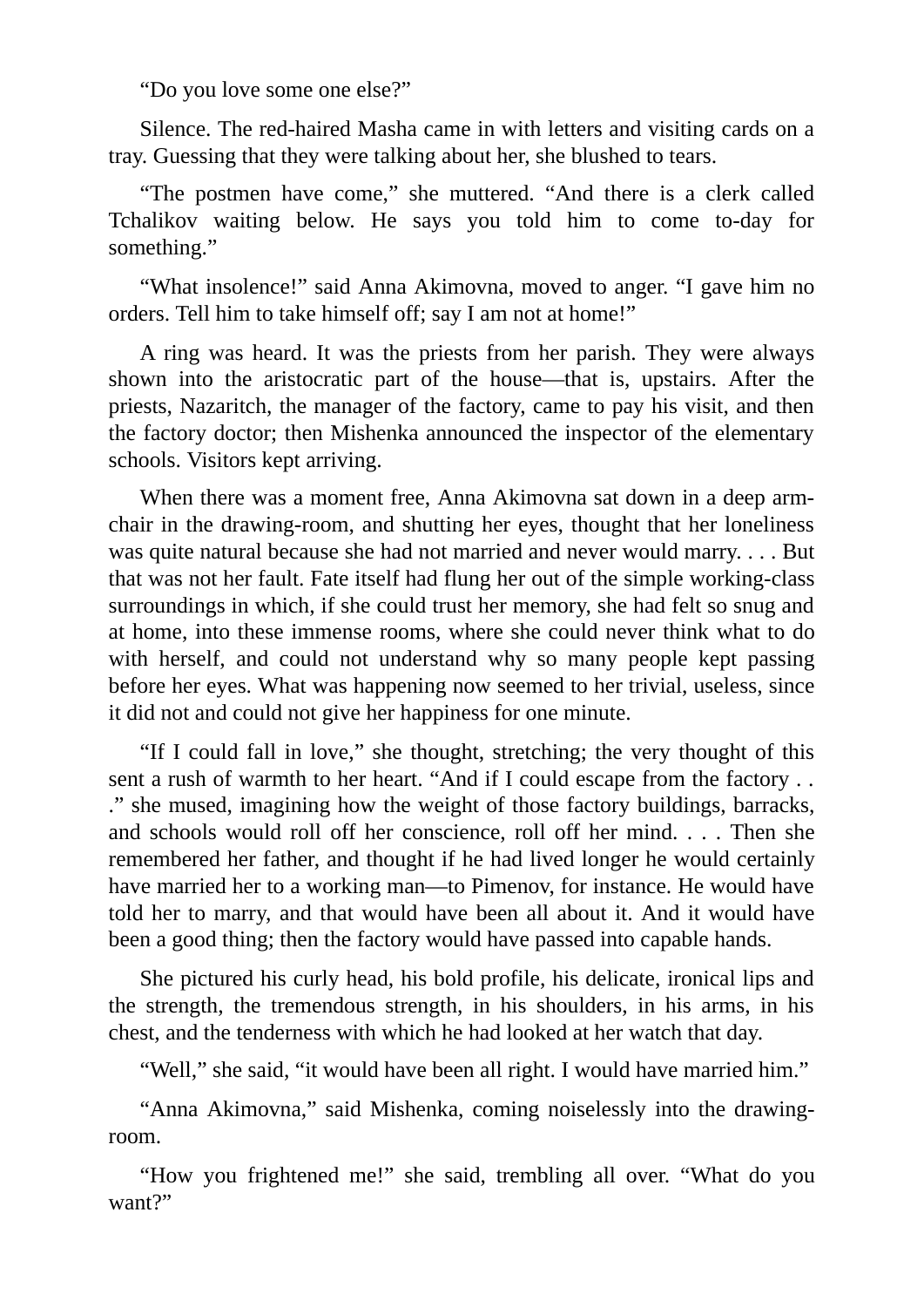"Anna Akimovna," he said, laying his hand on his heart and raising his eyebrows, "you are my mistress and my benefactress, and no one but you can tell me what I ought to do about marriage, for you are as good as a mother to me. . . . But kindly forbid them to laugh and jeer at me downstairs. They won't let me pass without it."

"How do they jeer at you?"

"They call me Mashenka's Mishenka."

"Pooh, what nonsense!" cried Anna Akimovna indignantly. "How stupid you all are! What a stupid you are, Misha! How sick I am of you! I can't bear the sight of you."

#### **III**

#### **Dinner**

Just as the year before, the last to pay her visits were Krylin, an actual civil councillor, and Lysevitch, a well-known barrister. It was already dark when they arrived. Krylin, a man of sixty, with a wide mouth and with grey whiskers close to his ears, with a face like a lynx, was wearing a uniform with an Anna ribbon, and white trousers. He held Anna Akimovna's hand in both of his for a long while, looked intently in her face, moved his lips, and at last said, drawling upon one note:

"I used to respect your uncle . . . and your father, and enjoyed the privilege of their friendship. Now I feel it an agreeable duty, as you see, to present my Christmas wishes to their honoured heiress in spite of my infirmities and the distance I have to come. . . . And I am very glad to see you in good health."

The lawyer Lysevitch, a tall, handsome fair man, with a slight sprinkling of grey on his temples and beard, was distinguished by exceptionally elegant manners; he walked with a swaying step, bowed as it were reluctantly, and shrugged his shoulders as he talked, and all this with an indolent grace, like a spoiled horse fresh from the stable. He was well fed, extremely healthy, and very well off; on one occasion he had won forty thousand roubles, but concealed the fact from his friends. He was fond of good fare, especially cheese, truffles, and grated radish with hemp oil; while in Paris he had eaten, so he said, baked but unwashed guts. He spoke smoothly, fluently, without hesitation, and only occasionally, for the sake of effect, permitted himself to hesitate and snap his fingers as if picking up a word. He had long ceased to believe in anything he had to say in the law courts, or perhaps he did believe in it, but attached no kind of significance to it; it had all so long been familiar,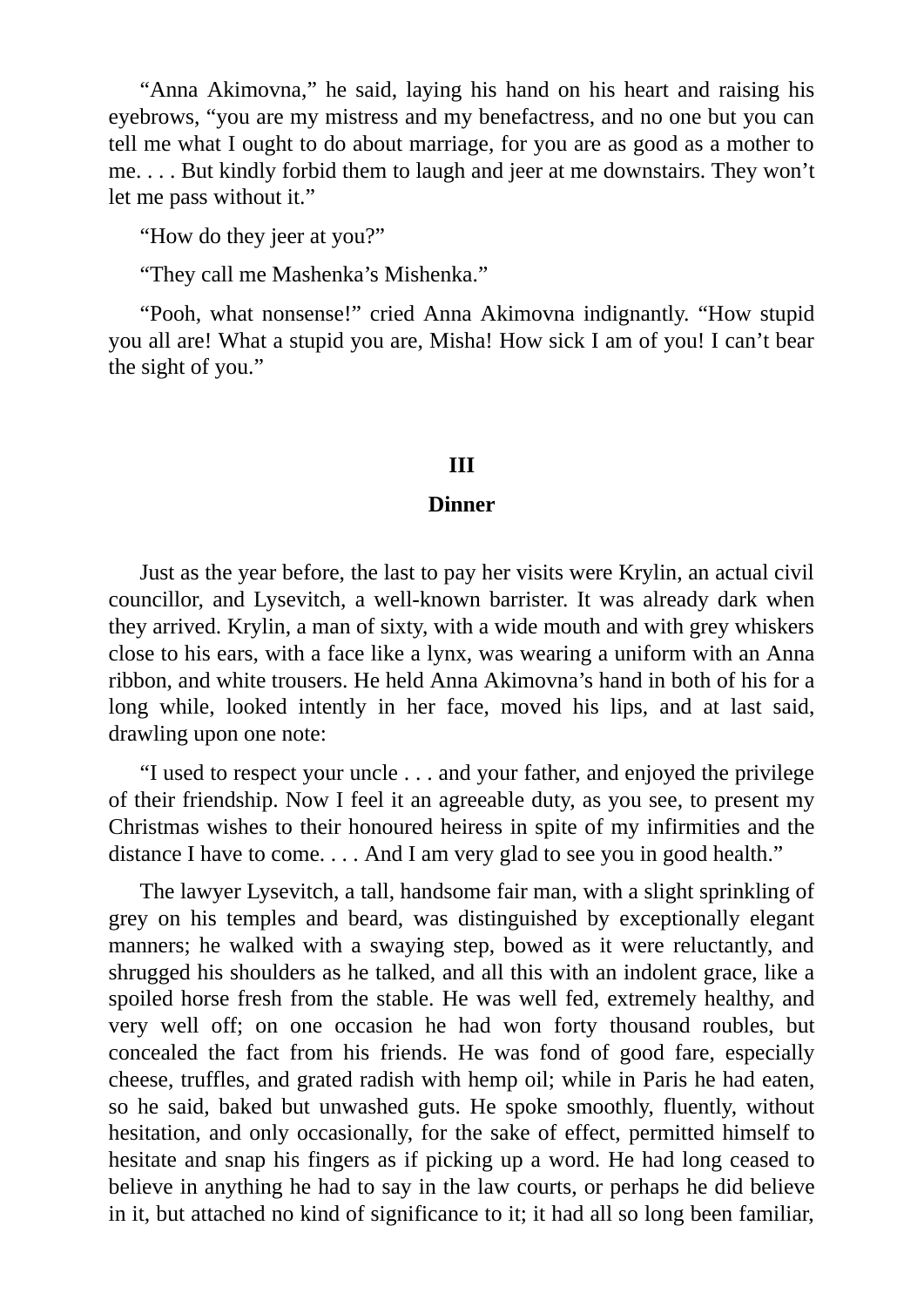stale, ordinary. . . . He believed in nothing but what was original and unusual. A copy-book moral in an original form would move him to tears. Both his notebooks were filled with extraordinary expressions which he had read in various authors; and when he needed to look up any expression, he would search nervously in both books, and usually failed to find it. Anna Akimovna's father had in a good-humoured moment ostentatiously appointed him legal adviser in matters concerning the factory, and had assigned him a salary of twelve thousand roubles. The legal business of the factory had been confined to two or three trivial actions for recovering debts, which Lysevitch handed to his assistants.

Anna Akimovna knew that he had nothing to do at the factory, but she could not dismiss him—she had not the moral courage; and besides, she was used to him. He used to call himself her legal adviser, and his salary, which he invariably sent for on the first of the month punctually, he used to call "stern prose." Anna Akimovna knew that when, after her father's death, the timber of her forest was sold for railway sleepers, Lysevitch had made more than fifteen thousand out of the transaction, and had shared it with Nazaritch. When first she found out they had cheated her she had wept bitterly, but afterwards she had grown used to it.

Wishing her a happy Christmas, and kissing both her hands, he looked her up and down, and frowned.

"You mustn't," he said with genuine disappointment. "I have told you, my dear, you mustn't!"

"What do you mean, Viktor Nikolaitch?"

"I have told you you mustn't get fat. All your family have an unfortunate tendency to grow fat. You mustn't," he repeated in an imploring voice, and kissed her hand. "You are so handsome! You are so splendid! Here, your Excellency, let me introduce the one woman in the world whom I have ever seriously loved."

"There is nothing surprising in that. To know Anna Akimovna at your age and not to be in love with her, that would be impossible."

"I adore her," the lawyer continued with perfect sincerity, but with his usual indolent grace. "I love her, but not because I am a man and she is a woman. When I am with her I always feel as though she belongs to some third sex, and I to a fourth, and we float away together into the domain of the subtlest shades, and there we blend into the spectrum. Leconte de Lisle defines such relations better than any one. He has a superb passage, a marvellous passage. . . ."

Lysevitch rummaged in one notebook, then in the other, and, not finding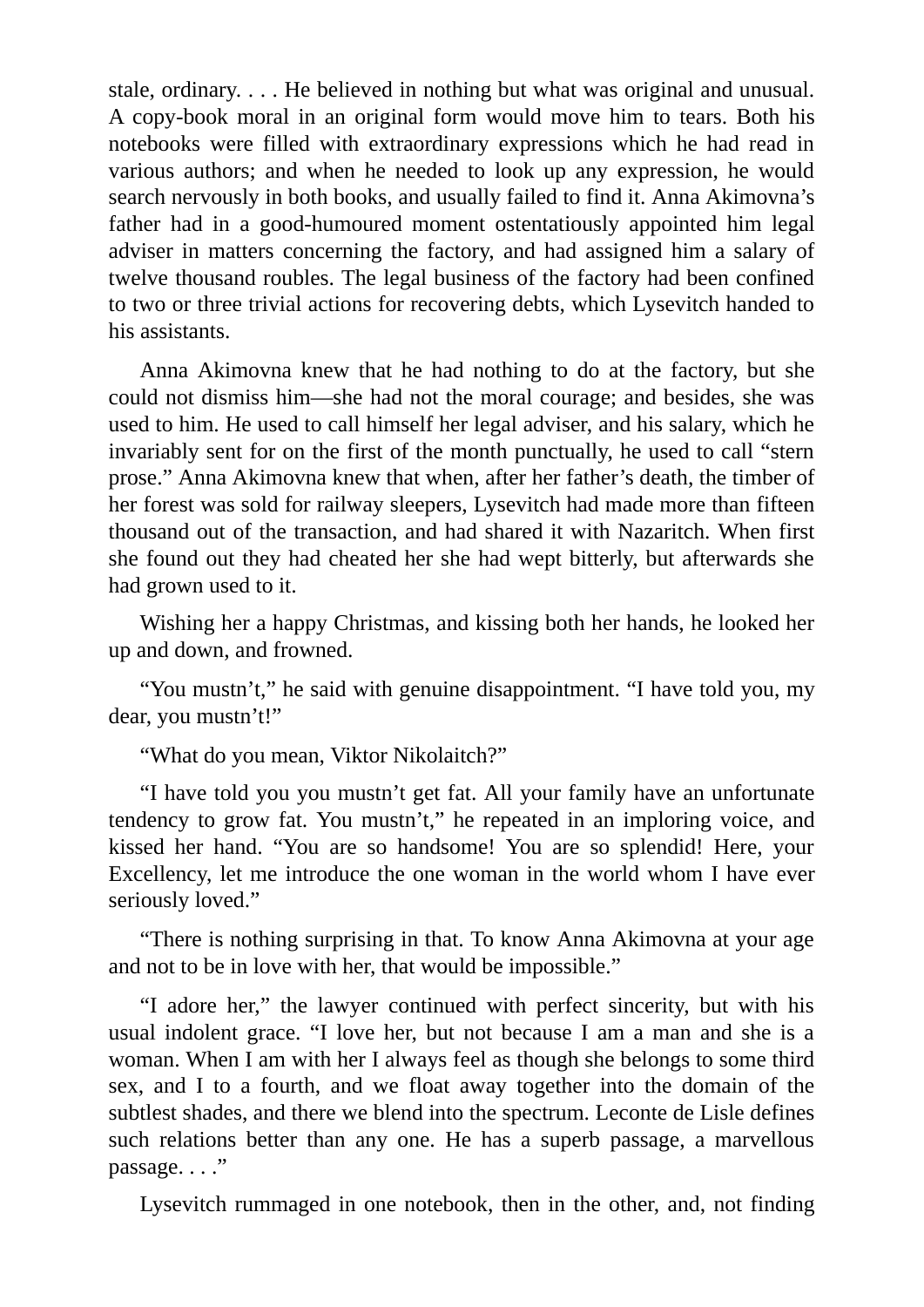the quotation, subsided. They began talking of the weather, of the opera, of the arrival, expected shortly, of Duse. Anna Akimovna remembered that the year before Lysevitch and, she fancied, Krylin had dined with her, and now when they were getting ready to go away, she began with perfect sincerity pointing out to them in an imploring voice that as they had no more visits to pay, they ought to remain to dinner with her. After some hesitation the visitors agreed.

In addition to the family dinner, consisting of cabbage soup, sucking pig, goose with apples, and so on, a so-called "French" or "chef's" dinner used to be prepared in the kitchen on great holidays, in case any visitor in the upper story wanted a meal. When they heard the clatter of crockery in the diningroom, Lysevitch began to betray a noticeable excitement; he rubbed his hands, shrugged his shoulders, screwed up his eyes, and described with feeling what dinners her father and uncle used to give at one time, and a marvellous matelote of turbots the cook here could make: it was not a matelote, but a veritable revelation! He was already gloating over the dinner, already eating it in imagination and enjoying it. When Anna Akimovna took his arm and led him to the dining-room, he tossed off a glass of vodka and put a piece of salmon in his mouth; he positively purred with pleasure. He munched loudly, disgustingly, emitting sounds from his nose, while his eyes grew oily and rapacious.

The hors d'oeuvres were superb; among other things, there were fresh white mushrooms stewed in cream, and sauce provençale made of fried oysters and crayfish, strongly flavoured with some bitter pickles. The dinner, consisting of elaborate holiday dishes, was excellent, and so were the wines. Mishenka waited at table with enthusiasm. When he laid some new dish on the table and lifted the shining cover, or poured out the wine, he did it with the solemnity of a professor of black magic, and, looking at his face and his movements suggesting the first figure of a quadrille, the lawyer thought several times, "What a fool!"

After the third course Lysevitch said, turning to Anna Akimovna:

"The fin de siècle woman—I mean when she is young, and of course wealthy—must be independent, clever, elegant, intellectual, bold, and a little depraved. Depraved within limits, a little; for excess, you know, is wearisome. You ought not to vegetate, my dear; you ought not to live like every one else, but to get the full savour of life, and a slight flavour of depravity is the sauce of life. Revel among flowers of intoxicating fragrance, breathe the perfume of musk, eat hashish, and best of all, love, love, love . . . . To begin with, in your place I would set up seven lovers—one for each day of the week; and one I would call Monday, one Tuesday, the third Wednesday, and so on, so that each might know his day."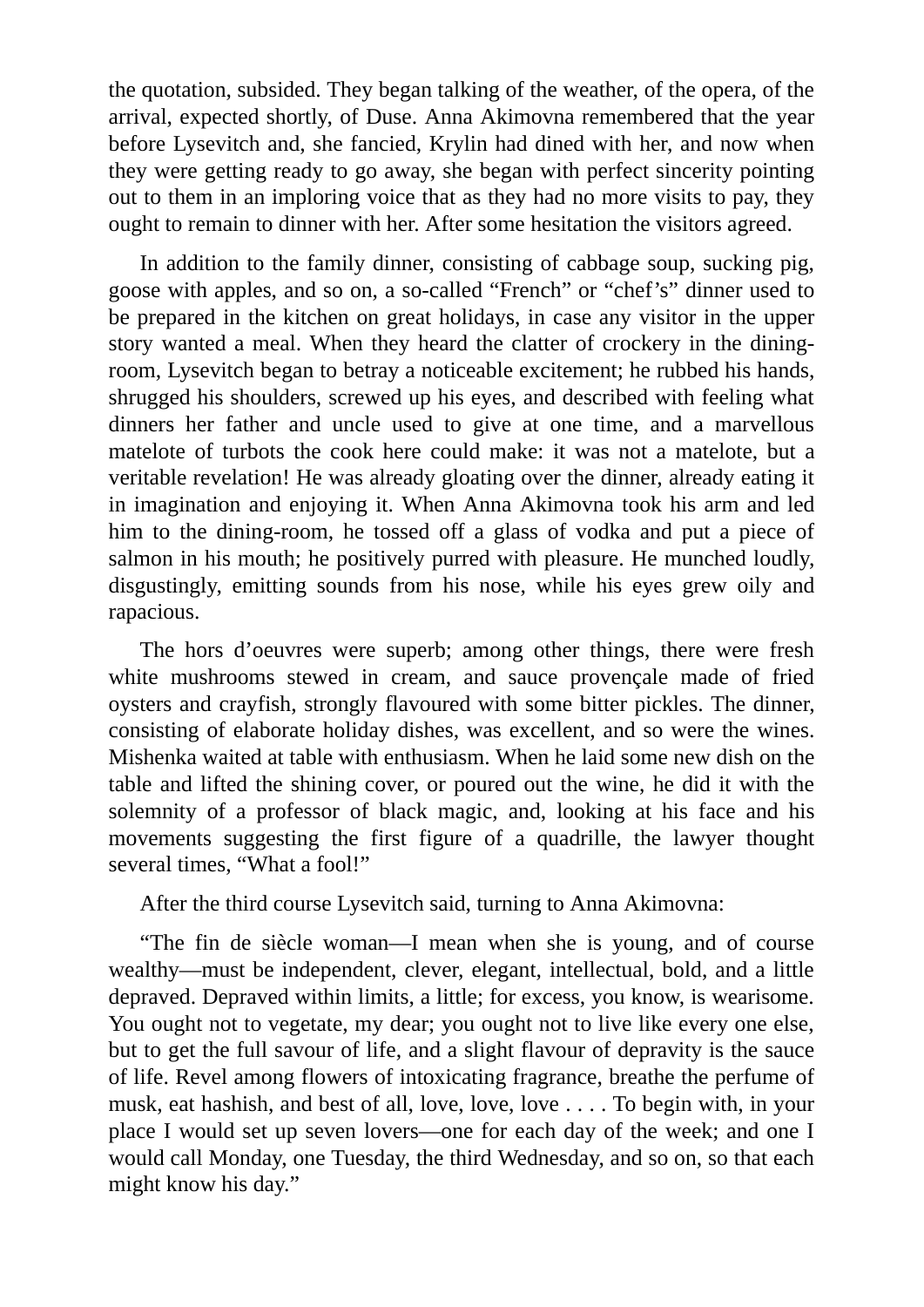This conversation troubled Anna Akimovna; she ate nothing and only drank a glass of wine.

"Let me speak at last," she said. "For myself personally, I can't conceive of love without family life. I am lonely, lonely as the moon in the sky, and a waning moon, too; and whatever you may say, I am convinced, I feel that this waning can only be restored by love in its ordinary sense. It seems to me that such love would define my duties, my work, make clear my conception of life. I want from love peace of soul, tranquillity; I want the very opposite of musk, and spiritualism, and fin de siècle . . . in short"—she grew embarrassed—"a husband and children."

"You want to be married? Well, you can do that, too," Lysevitch assented. "You ought to have all experiences: marriage, and jealousy, and the sweetness of the first infidelity, and even children. . . . But make haste and live—make haste, my dear: time is passing; it won't wait."

"Yes, I'll go and get married!" she said, looking angrily at his well-fed, satisfied face. "I will marry in the simplest, most ordinary way and be radiant with happiness. And, would you believe it, I will marry some plain working man, some mechanic or draughtsman."

"There is no harm in that, either. The Duchess Josiana loved Gwinplin, and that was permissible for her because she was a grand duchess. Everything is permissible for you, too, because you are an exceptional woman: if, my dear, you want to love a negro or an Arab, don't scruple; send for a negro. Don't deny yourself anything. You ought to be as bold as your desires; don't fall short of them."

"Can it be so hard to understand me?" Anna Akimovna asked with amazement, and her eyes were bright with tears. "Understand, I have an immense business on my hands—two thousand workmen, for whom I must answer before God. The men who work for me grow blind and deaf. I am afraid to go on like this; I am afraid! I am wretched, and you have the cruelty to talk to me of negroes and . . . and you smile!" Anna Akimovna brought her fist down on the table. "To go on living the life I am living now, or to marry some one as idle and incompetent as myself, would be a crime. I can't go on living like this," she said hotly, "I cannot!"

"How handsome she is!" said Lysevitch, fascinated by her. "My God, how handsome she is! But why are you angry, my dear? Perhaps I am wrong; but surely you don't imagine that if, for the sake of ideas for which I have the deepest respect, you renounce the joys of life and lead a dreary existence, your workmen will be any the better for it? Not a scrap! No, frivolity, frivolity!" he said decisively. "It's essential for you; it's your duty to be frivolous and depraved! Ponder that, my dear, ponder it."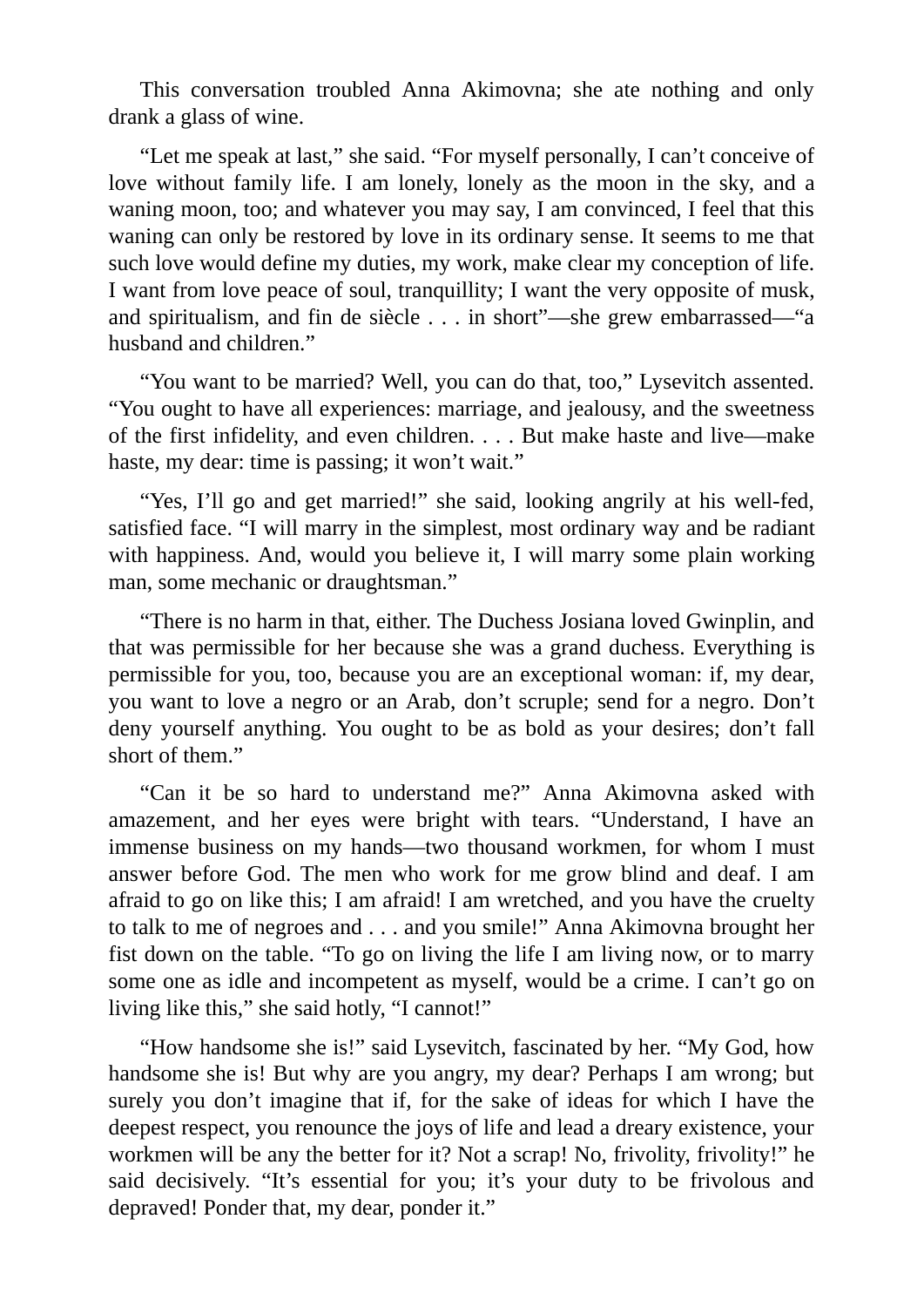Anna Akimovna was glad she had spoken out, and her spirits rose. She was pleased she had spoken so well, and that her ideas were so fine and just, and she was already convinced that if Pimenov, for instance, loved her, she would marry him with pleasure.

Mishenka began to pour out champagne.

"You make me angry, Viktor Nikolaitch," she said, clinking glasses with the lawyer. "It seems to me you give advice and know nothing of life yourself. According to you, if a man be a mechanic or a draughtsman, he is bound to be a peasant and an ignoramus! But they are the cleverest people! Extraordinary people!"

"Your uncle and father . . . I knew them and respected them . . ." Krylin said, pausing for emphasis (he had been sitting upright as a post, and had been eating steadily the whole time), "were people of considerable intelligence and . . . of lofty spiritual qualities."

"Oh, to be sure, we know all about their qualities," the lawyer muttered, and asked permission to smoke.

When dinner was over Krylin was led away for a nap. Lysevitch finished his cigar, and, staggering from repletion, followed Anna Akimovna into her study. Cosy corners with photographs and fans on the walls, and the inevitable pink or pale blue lanterns in the middle of the ceiling, he did not like, as the expression of an insipid and unoriginal character; besides, the memory of certain of his love affairs of which he was now ashamed was associated with such lanterns. Anna Akimovna's study with its bare walls and tasteless furniture pleased him exceedingly. It was snug and comfortable for him to sit on a Turkish divan and look at Anna Akimovna, who usually sat on the rug before the fire, clasping her knees and looking into the fire and thinking of something; and at such moments it seemed to him that her peasant Old Believer blood was stirring within her.

Every time after dinner when coffee and liqueurs were handed, he grew livelier and began telling her various bits of literary gossip. He spoke with eloquence and inspiration, and was carried away by his own stories; and she listened to him and thought every time that for such enjoyment it was worth paying not only twelve thousand, but three times that sum, and forgave him everything she disliked in him. He sometimes told her the story of some tale or novel he had been reading, and then two or three hours passed unnoticed like a minute. Now he began rather dolefully in a failing voice with his eyes shut.

"It's ages, my dear, since I have read anything," he said when she asked him to tell her something. "Though I do sometimes read Jules Verne."

"I was expecting you to tell me something new."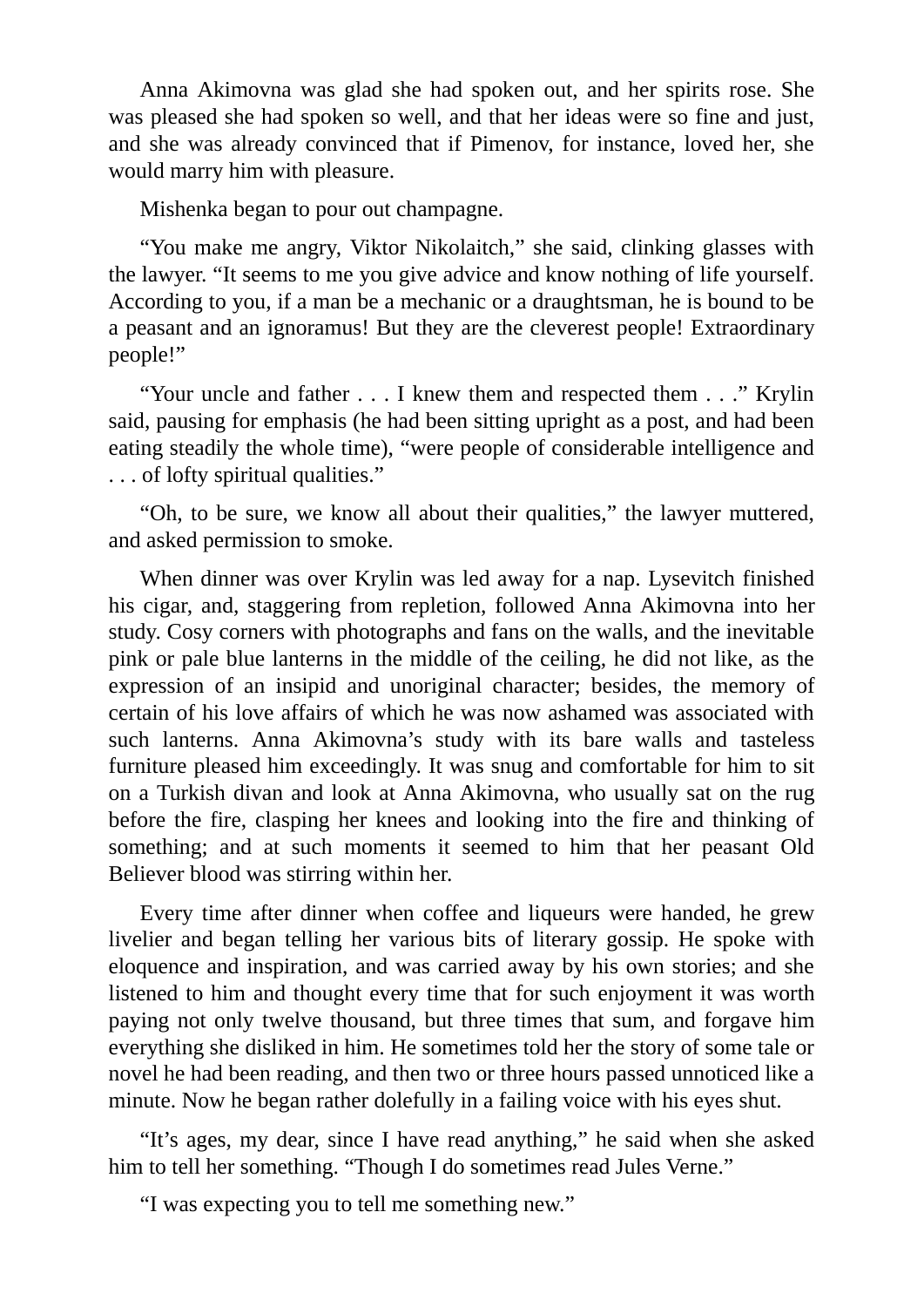"H'm! . . . new," Lysevitch muttered sleepily, and he settled himself further back in the corner of the sofa. "None of the new literature, my dear, is any use for you or me. Of course, it is bound to be such as it is, and to refuse to recognize it is to refuse to recognize —would mean refusing to recognize the natural order of things, and I do recognize it, but . . ." Lysevitch seemed to have fallen asleep. But a minute later his voice was heard again:

"All the new literature moans and howls like the autumn wind in the chimney. 'Ah, unhappy wretch! Ah, your life may be likened to a prison! Ah, how damp and dark it is in your prison! Ah, you will certainly come to ruin, and there is no chance of escape for you!' That's very fine, but I should prefer a literature that would tell us how to escape from prison. Of all contemporary writers, however, I prefer Maupassant." Lysevitch opened his eyes. "A fine writer, a perfect writer!" Lysevitch shifted in his seat. "A wonderful artist! A terrible, prodigious, supernatural artist!" Lysevitch got up from the sofa and raised his right arm. "Maupassant!" he said rapturously. "My dear, read Maupassant! one page of his gives you more than all the riches of the earth! Every line is a new horizon. The softest, tenderest impulses of the soul alternate with violent tempestuous sensations; your soul, as though under the weight of forty thousand atmospheres, is transformed into the most insignificant little bit of some great thing of an undefined rosy hue which I fancy, if one could put it on one's tongue, would yield a pungent, voluptuous taste. What a fury of transitions, of motives, of melodies! You rest peacefully on the lilies and the roses, and suddenly a thought —a terrible, splendid, irresistible thought—swoops down upon you like a locomotive, and bathes you in hot steam and deafens you with its whistle. Read Maupassant, dear girl; I insist on it."

Lysevitch waved his arms and paced from corner to corner in violent excitement.

"Yes, it is inconceivable," he pronounced, as though in despair; "his last thing overwhelmed me, intoxicated me! But I am afraid you will not care for it. To be carried away by it you must savour it, slowly suck the juice from each line, drink it in. . . . You must drink it in! . . ."

After a long introduction, containing many words such as dæmonic sensuality, a network of the most delicate nerves, simoom, crystal, and so on, he began at last telling the story of the novel. He did not tell the story so whimsically, but told it in minute detail, quoting from memory whole descriptions and conversations; the characters of the novel fascinated him, and to describe them he threw himself into attitudes, changed the expression of his face and voice like a real actor. He laughed with delight at one moment in a deep bass, and at another, on a high shrill note, clasped his hands and clutched at his head with an expression which suggested that it was just going to burst.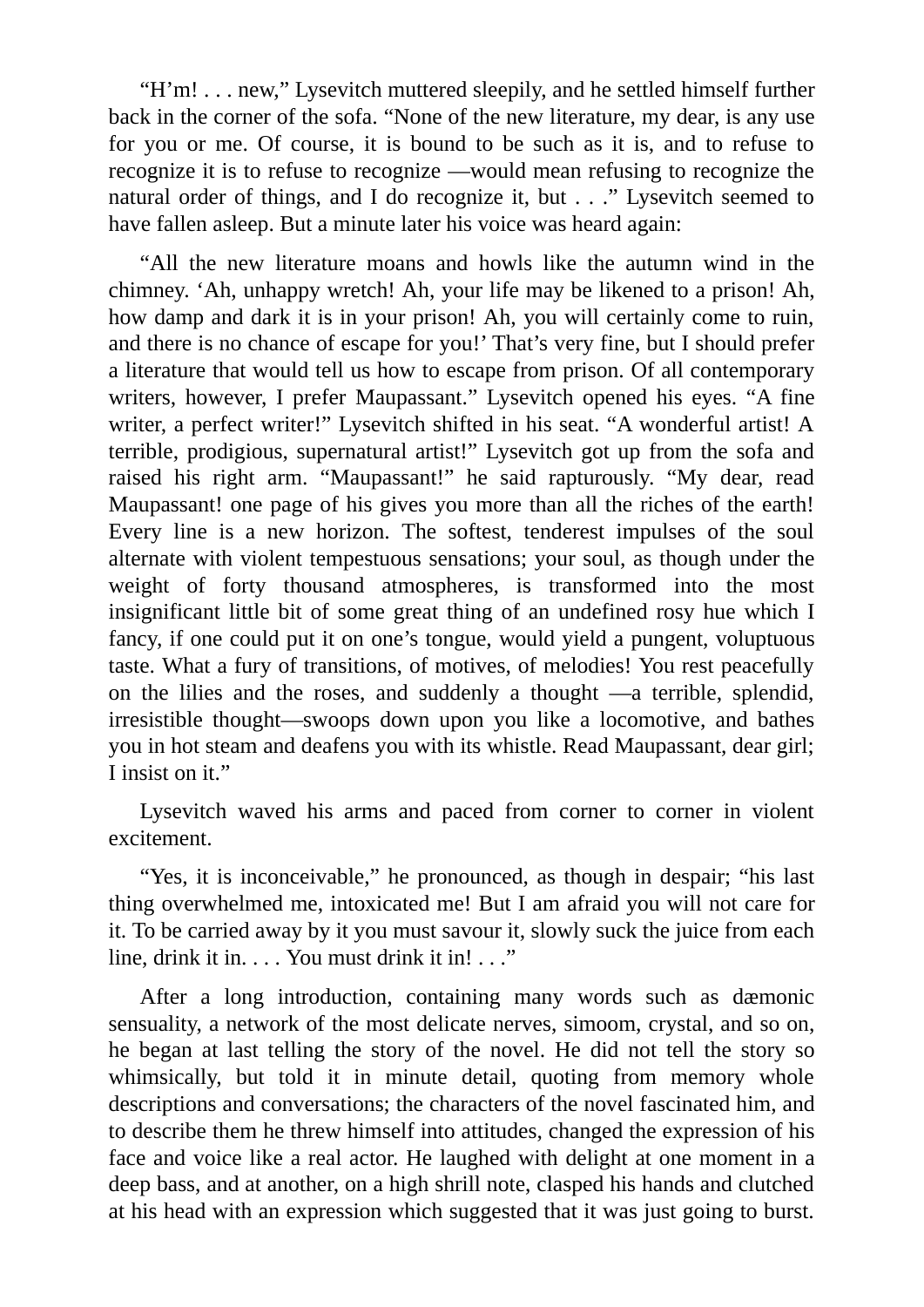Anna Akimovna listened enthralled, though she had already read the novel, and it seemed to her ever so much finer and more subtle in the lawyer's version than in the book itself. He drew her attention to various subtleties, and emphasized the felicitous expressions and the profound thoughts, but she saw in it, only life, life, life and herself, as though she had been a character in the novel. Her spirits rose, and she, too, laughing and clasping her hands, thought that she could not go on living such a life, that there was no need to have a wretched life when one might have a splendid one. She remembered her words and thoughts at dinner, and was proud of them; and when Pimenov suddenly rose up in her imagination, she felt happy and longed for him to love her.

When he had finished the story, Lysevitch sat down on the sofa, exhausted.

"How splendid you are! How handsome!" he began, a little while afterwards in a faint voice as if he were ill. "I am happy near you, dear girl, but why am I forty-two instead of thirty? Your tastes and mine do not coincide: you ought to be depraved, and I have long passed that phase, and want a love as delicate and immaterial as a ray of sunshine—that is, from the point of view of a woman of your age, I am of no earthly use."

In his own words, he loved Turgenev, the singer of virginal love and purity, of youth, and of the melancholy Russian landscape; but he loved virginal love, not from knowledge but from hearsay, as something abstract, existing outside real life. Now he assured himself that he loved Anna Akimovna platonically, ideally, though he did not know what those words meant. But he felt comfortable, snug, warm. Anna Akimovna seemed to him enchanting, original, and he imagined that the pleasant sensation that was aroused in him by these surroundings was the very thing that was called platonic love.

He laid his cheek on her hand and said in the tone commonly used in coaxing little children:

"My precious, why have you punished me?"

"How? When?"

"I have had no Christmas present from you."

Anna Akimovna had never heard before of their sending a Christmas box to the lawyer, and now she was at a loss how much to give him. But she must give him something, for he was expecting it, though he looked at her with eyes full of love.

"I suppose Nazaritch forgot it," she said, "but it is not too late to set it right."

She suddenly remembered the fifteen hundred she had received the day before, which was now lying in the toilet drawer in her bedroom. And when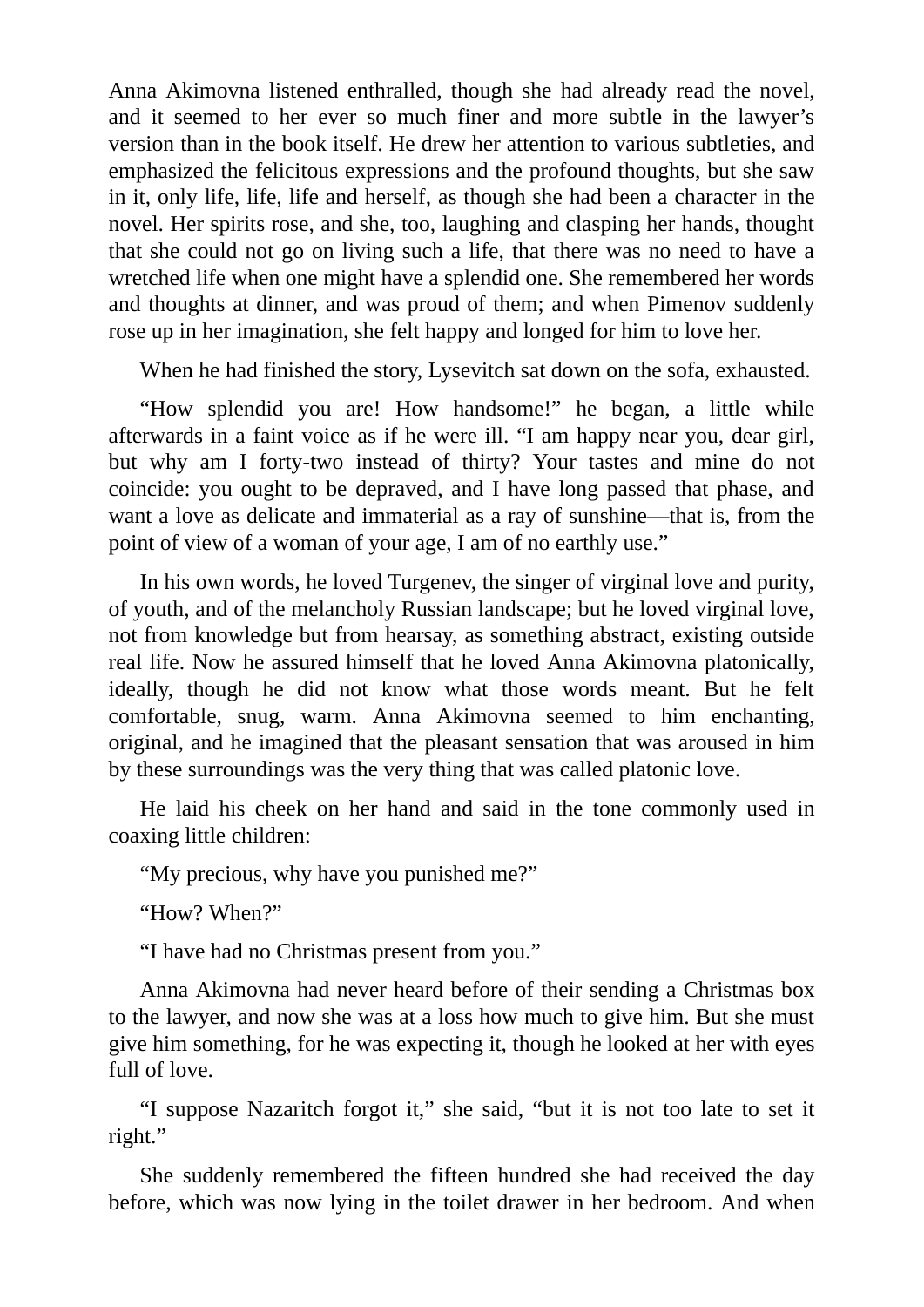she brought that ungrateful money and gave it to the lawyer, and he put it in his coat pocket with indolent grace, the whole incident passed off charmingly and naturally. The sudden reminder of a Christmas box and this fifteen hundred was not unbecoming in Lysevitch.

"Merci," he said, and kissed her finger.

Krylin came in with blissful, sleepy face, but without his decorations.

Lysevitch and he stayed a little longer and drank a glass of tea each, and began to get ready to go. Anna Akimovna was a little embarrassed. . . . She had utterly forgotten in what department Krylin served, and whether she had to give him money or not; and if she had to, whether to give it now or send it afterwards in an envelope.

"Where does he serve?" she whispered to Lysevitch.

"Goodness knows," muttered Lysevitch, yawning.

She reflected that if Krylin used to visit her father and her uncle and respected them, it was probably not for nothing: apparently he had been charitable at their expense, serving in some charitable institution. As she said good-bye she slipped three hundred roubles into his hand; he seemed taken aback, and looked at her for a minute in silence with his pewtery eyes, but then seemed to understand and said:

"The receipt, honoured Anna Akimovna, you can only receive on the New Year."

Lysevitch had become utterly limp and heavy, and he staggered when Mishenka put on his overcoat.

As he went downstairs he looked like a man in the last stage of exhaustion, and it was evident that he would drop asleep as soon as he got into his sledge.

"Your Excellency," he said languidly to Krylin, stopping in the middle of the staircase, "has it ever happened to you to experience a feeling as though some unseen force were drawing you out longer and longer? You are drawn out and turn into the finest wire. Subjectively this finds expression in a curious voluptuous feeling which is impossible to compare with anything."

Anna Akimovna, standing at the top of the stairs, saw each of them give Mishenka a note.

"Good-bye! Come again!" she called to them, and ran into her bedroom.

She quickly threw off her dress, that she was weary of already, put on a dressing-gown, and ran downstairs; and as she ran downstairs she laughed and thumped with her feet like a school-boy; she had a great desire for mischief.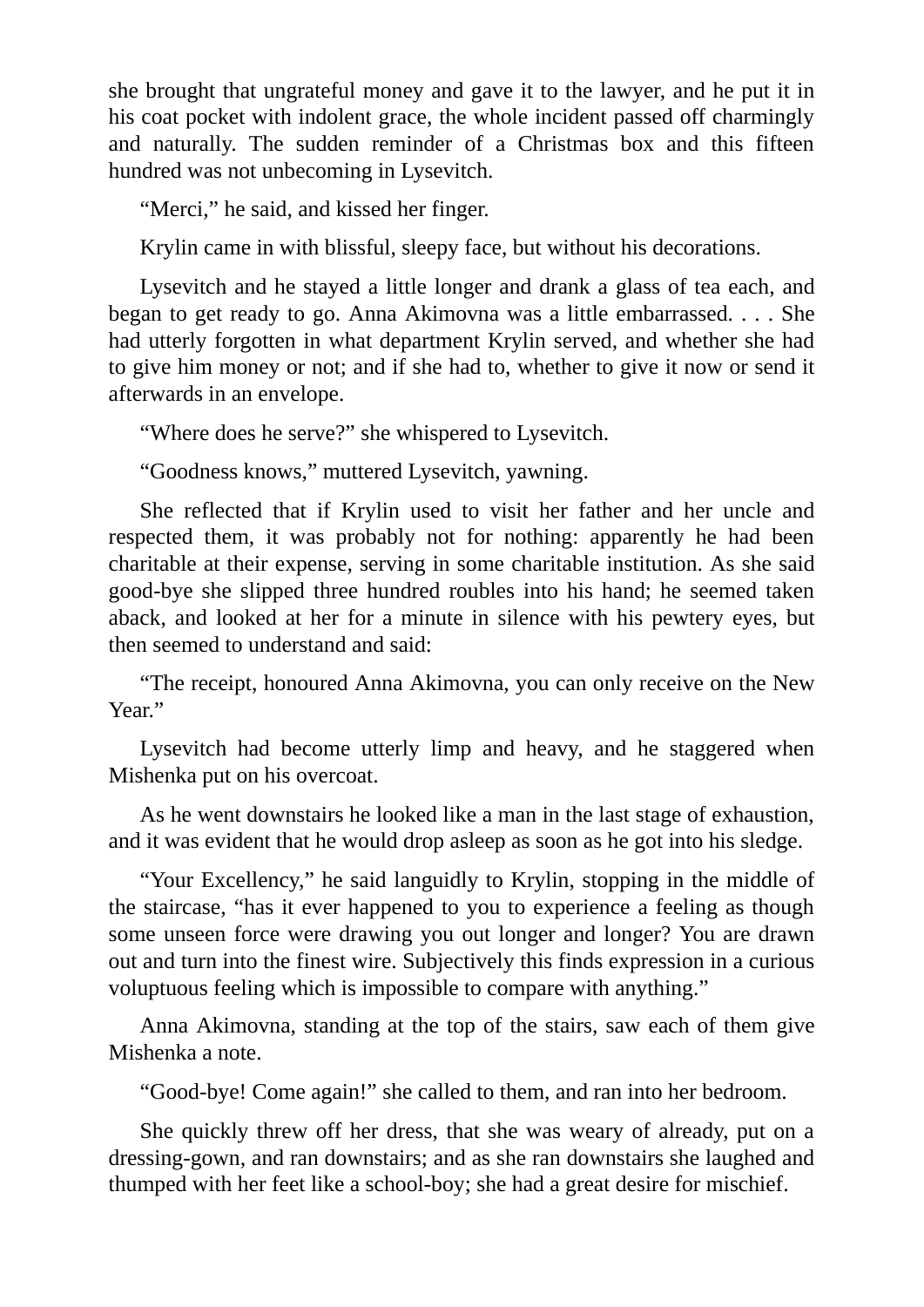## **Evening**

Auntie, in a loose print blouse, Varvarushka and two old women, were sitting in the dining-room having supper. A big piece of salt meat, a ham, and various savouries, were lying on the table before them, and clouds of steam were rising from the meat, which looked particularly fat and appetizing. Wine was not served on the lower story, but they made up for it with a great number of spirits and home-made liqueurs. Agafyushka, the fat, white-skinned, wellfed cook, was standing with her arms crossed in the doorway and talking to the old women, and the dishes were being handed by the downstairs Masha, a dark girl with a crimson ribbon in her hair. The old women had had enough to eat before the morning was over, and an hour before supper had had tea and buns, and so they were now eating with effort—as it were, from a sense of duty.

"Oh, my girl!" sighed Auntie, as Anna Akimovna ran into the dining-room and sat down beside her. "You've frightened me to death!"

Every one in the house was pleased when Anna Akimovna was in good spirits and played pranks; this always reminded them that the old men were dead and that the old women had no authority in the house, and any one could do as he liked without any fear of being sharply called to account for it. Only the two old women glanced askance at Anna Akimovna with amazement: she was humming, and it was a sin to sing at table.

"Our mistress, our beauty, our picture," Agafyushka began chanting with sugary sweetness. "Our precious jewel! The people, the people that have come to-day to look at our queen. Lord have mercy upon us! Generals, and officers and gentlemen. . . . I kept looking out of window and counting and counting till I gave it up."

"I'd as soon they did not come at all," said Auntie; she looked sadly at her niece and added: "They only waste the time for my poor orphan girl."

Anna Akimovna felt hungry, as she had eaten nothing since the morning. They poured her out some very bitter liqueur; she drank it off, and tasted the salt meat with mustard, and thought it extraordinarily nice. Then the downstairs Masha brought in the turkey, the pickled apples and the gooseberries. And that pleased her, too. There was only one thing that was disagreeable: there was a draught of hot air from the tiled stove; it was stiflingly close and every one's cheeks were burning. After supper the cloth was taken off and plates of peppermint biscuits, walnuts, and raisins were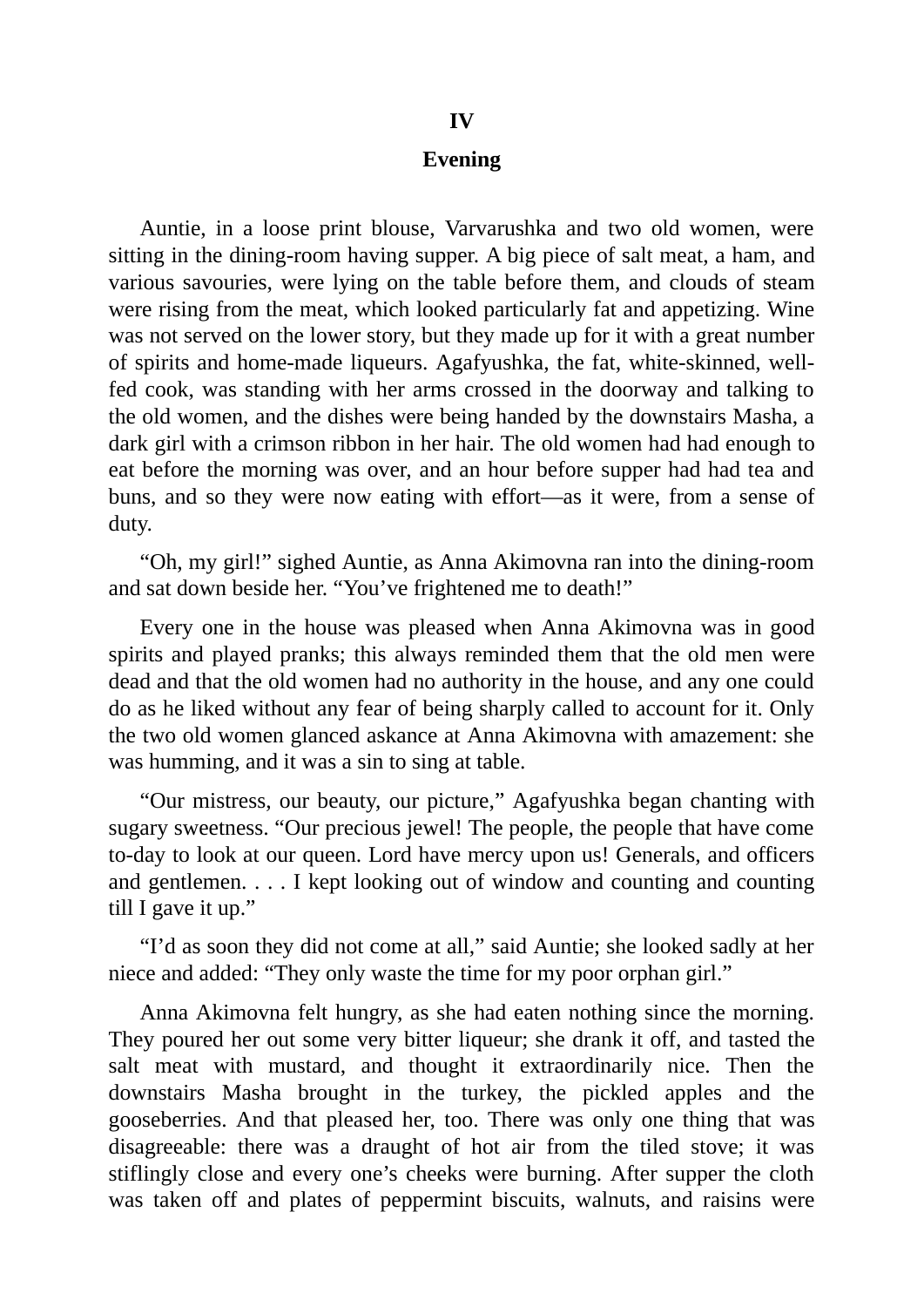brought in.

"You sit down, too . . . no need to stand there!" said Auntie to the cook.

Agafyushka sighed and sat down to the table; Masha set a wineglass of liqueur before her, too, and Anna Akimovna began to feel as though Agafyushka's white neck were giving out heat like the stove. They were all talking of how difficult it was nowadays to get married, and saying that in old days, if men did not court beauty, they paid attention to money, but now there was no making out what they wanted; and while hunchbacks and cripples used to be left old maids, nowadays men would not have even the beautiful and wealthy. Auntie began to set this down to immorality, and said that people had no fear of God, but she suddenly remembered that Ivan Ivanitch, her brother, and Varvarushka—both people of holy life—had feared God, but all the same had had children on the sly, and had sent them to the Foundling Asylum. She pulled herself up and changed the conversation, telling them about a suitor she had once had, a factory hand, and how she had loved him, but her brothers had forced her to marry a widower, an ikon-painter, who, thank God, had died two years after. The downstairs Masha sat down to the table, too, and told them with a mysterious air that for the last week some unknown man with a black moustache, in a great-coat with an astrachan collar, had made his appearance every morning in the yard, had stared at the windows of the big house, and had gone on further— to the buildings; the man was all right, nice-looking.

All this conversation made Anna Akimovna suddenly long to be married —long intensely, painfully; she felt as though she would give half her life and all her fortune only to know that upstairs there was a man who was closer to her than any one in the world, that he loved her warmly and was missing her; and the thought of such closeness, ecstatic and inexpressible in words, troubled her soul. And the instinct of youth and health flattered her with lying assurances that the real poetry of life was not over but still to come, and she believed it, and leaning back in her chair (her hair fell down as she did so), she began laughing, and, looking at her, the others laughed, too. And it was a long time before this causeless laughter died down in the dining-room.

She was informed that the Stinging Beetle had come. This was a pilgrim woman called Pasha or Spiridonovna—a thin little woman of fifty, in a black dress with a white kerchief, with keen eyes, sharp nose, and a sharp chin; she had sly, viperish eyes and she looked as though she could see right through every one. Her lips were shaped like a heart. Her viperishness and hostility to every one had earned her the nickname of the Stinging Beetle.

Going into the dining-room without looking at any one, she made for the ikons and chanted in a high voice "Thy Holy Birth," then she sang "The Virgin today gives birth to the Son," then "Christ is born," then she turned round and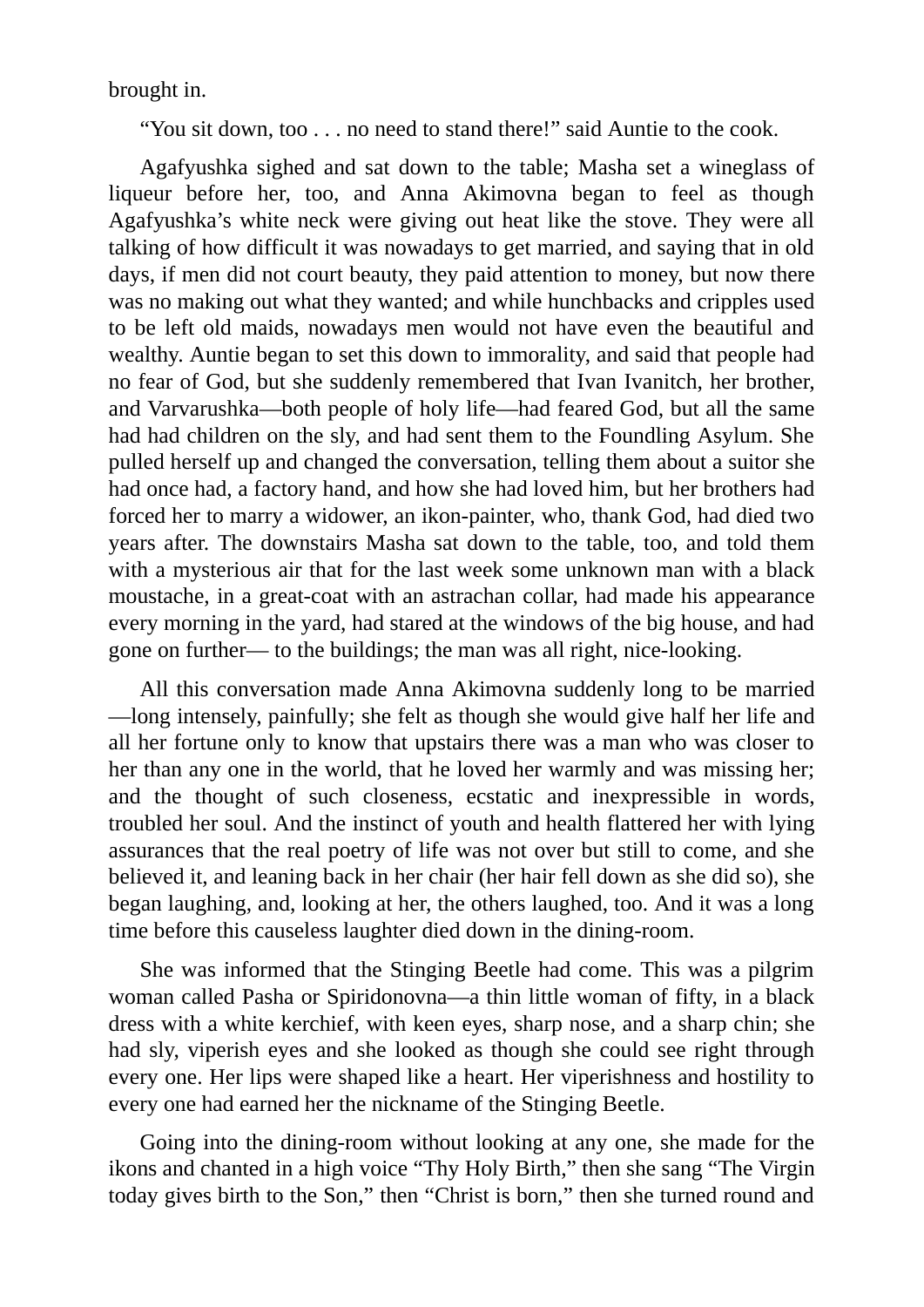bent a piercing gaze upon all of them.

"A happy Christmas," she said, and she kissed Anna Akimovna on the shoulder. "It's all I could do, all I could do to get to you, my kind friends." She kissed Auntie on the shoulder. "I should have come to you this morning, but I went in to some good people to rest on the way. 'Stay, Spiridonovna, stay,' they said, and I did not notice that evening was coming on."

As she did not eat meat, they gave her salmon and caviare. She ate looking from under her eyelids at the company, and drank three glasses of vodka. When she had finished she said a prayer and bowed down to Anna Akimovna's feet.

They began to play a game of "kings," as they had done the year before, and the year before that, and all the servants in both stories crowded in at the doors to watch the game. Anna Akimovna fancied she caught a glimpse once or twice of Mishenka, with a patronizing smile on his face, among the crowd of peasant men and women. The first to be king was Stinging Beetle, and Anna Akimovna as the soldier paid her tribute; and then Auntie was king and Anna Akimovna was peasant, which excited general delight, and Agafyushka was prince, and was quite abashed with pleasure. Another game was got up at the other end of the table—played by the two Mashas, Varvarushka, and the sewing-maid Marfa Ptrovna, who was waked on purpose to play "kings," and whose face looked cross and sleepy.

While they were playing they talked of men, and of how difficult it was to get a good husband nowadays, and which state was to be preferred—that of an old maid or a widow.

"You are a handsome, healthy, sturdy lass," said Stinging Beetle to Anna Akimovna. "But I can't make out for whose sake you are holding back."

"What's to be done if nobody will have me?"

"Or maybe you have taken a vow to remain a maid?" Stinging Beetle went on, as though she did not hear. "Well, that's a good deed. . . . Remain one," she repeated, looking intently and maliciously at her cards. "All right, my dear, remain one. . . . Yes . . . only maids, these saintly maids, are not all alike." She heaved a sigh and played the king. "Oh, no, my girl, they are not all alike! Some really watch over themselves like nuns, and butter would not melt in their mouths; and if such a one does sin in an hour of weakness, she is worried to death, poor thing! so it would be a sin to condemn her. While others will go dressed in black and sew their shroud, and yet love rich old men on the sly. Yes, y-es, my canary birds, some hussies will bewitch an old man and rule over him, my doves, rule over him and turn his head; and when they've saved up money and lottery tickets enough, they will bewitch him to his death."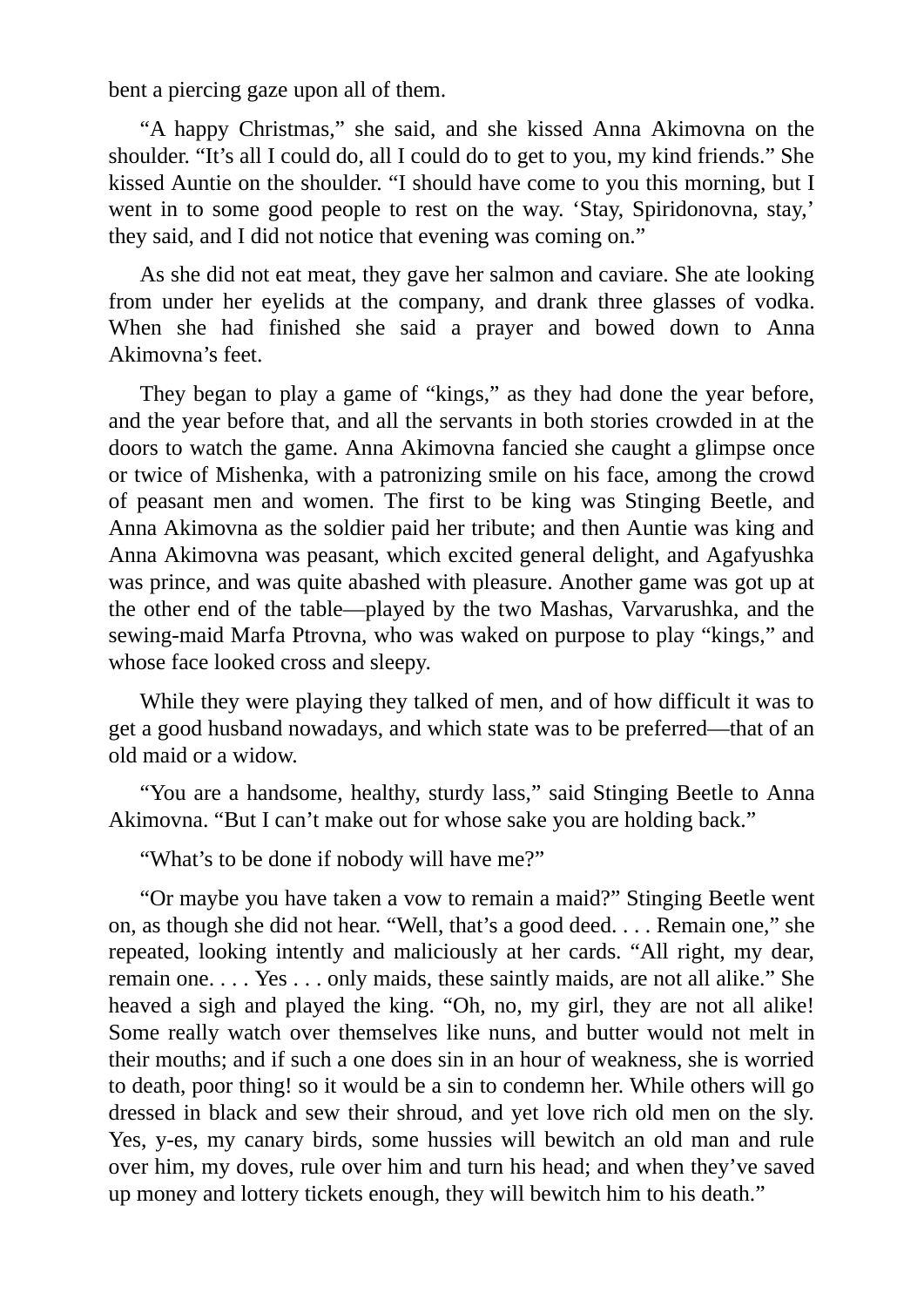Varvarushka's only response to these hints was to heave a sigh and look towards the ikons. There was an expression of Christian meekness on her countenance.

"I know a maid like that, my bitterest enemy," Stinging Beetle went on, looking round at every one in triumph; "she is always sighing, too, and looking at the ikons, the she-devil. When she used to rule in a certain old man's house, if one went to her she would give one a crust, and bid one bow down to the ikons while she would sing: 'In conception Thou dost abide a Virgin . . . !' On holidays she will give one a bite, and on working days she will reproach one for it. But nowadays I will make merry over her! I will make as merry as I please, my jewel."

Varvarushka glanced at the ikons again and crossed herself.

"But no one will have me, Spiridonovna," said Anna Akimovna to change the conversation. "What's to be done?"

"It's your own fault. You keep waiting for highly educated gentlemen, but you ought to marry one of your own sort, a merchant."

"We don't want a merchant," said Auntie, all in a flutter. "Queen of Heaven, preserve us! A gentleman will spend your money, but then he will be kind to you, you poor little fool. But a merchant will be so strict that you won't feel at home in your own house. You'll be wanting to fondle him and he will be counting his money, and when you sit down to meals with him, he'll grudge you every mouthful, though it's your own, the lout! . . . Marry a gentleman."

They all talked at once, loudly interrupting one another, and Auntie tapped on the table with the nutcrackers and said, flushed and angry:

"We won't have a merchant; we won't have one! If you choose a merchant I shall go to an almshouse."

"Sh . . . Sh! . . . Hush!" cried Stinging Beetle; when all were silent she screwed up one eye and said: "Do you know what, Annushka, my birdie . . . ? There is no need for you to get married really like every one else. You're rich and free, you are your own mistress; but yet, my child, it doesn't seem the right thing for you to be an old maid. I'll find you, you know, some trumpery and simple-witted man. You'll marry him for appearances and then have your fling, bonny lass! You can hand him five thousand or ten maybe, and pack him off where he came from, and you will be mistress in your own house—you can love whom you like and no one can say anything to you. And then you can love your highly educated gentleman. You'll have a jolly time!" Stinging Beetle snapped her fingers and gave a whistle.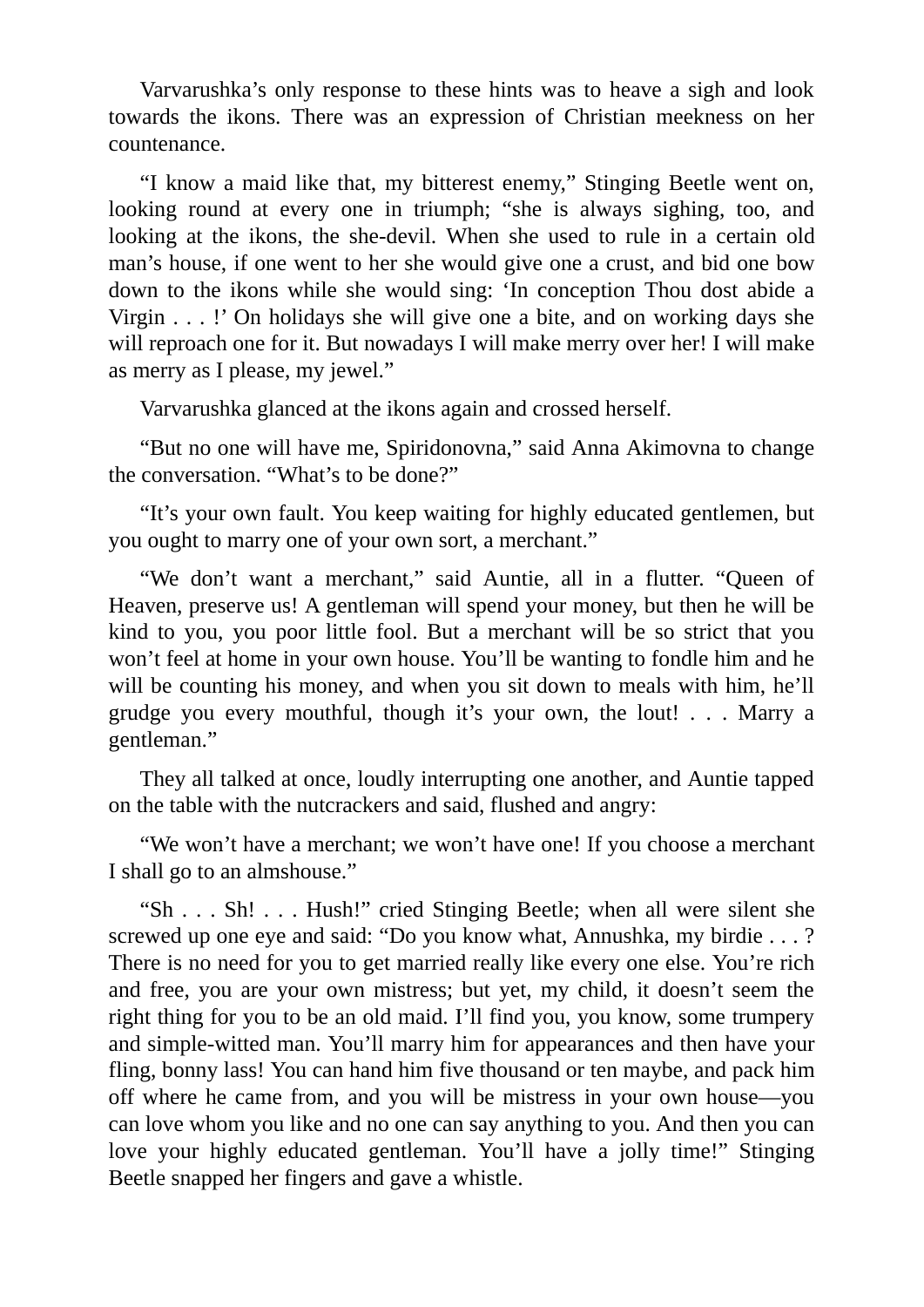"It's sinful," said Auntie.

"Oh, sinful," laughed Stinging Beetle. "She is educated, she understands. To cut some one's throat or bewitch an old man— that's a sin, that's true; but to love some charming young friend is not a sin at all. And what is there in it, really? There's no sin in it at all! The old pilgrim women have invented all that to make fools of simple folk. I, too, say everywhere it's a sin; I don't know myself why it's a sin." Stinging Beetle emptied her glass and cleared her throat. "Have your fling, bonny lass," this time evidently addressing herself. "For thirty years, wenches, I have thought of nothing but sins and been afraid, but now I see I have wasted my time, I've let it slip by like a ninny! Ah, I have been a fool, a fool!" She sighed. "A woman's time is short and every day is precious. You are handsome, Annushka, and very rich; but as soon as thirtyfive or forty strikes for you your time is up. Don't listen to any one, my girl; live, have your fling till you are forty, and then you will have time to pray forgiveness—there will be plenty of time to bow down and to sew your shroud. A candle to God and a poker to the devil! You can do both at once! Well, how is it to be? Will you make some little man happy?"

"I will," laughed Anna Akimovna. "I don't care now; I would marry a working man."

"Well, that would do all right! Oh, what a fine fellow you would choose then!" Stinging Beetle screwed up her eyes and shook her head. "O—o—oh!"

"I tell her myself," said Auntie, "it's no good waiting for a gentleman, so she had better marry, not a gentleman, but some one humbler; anyway we should have a man in the house to look after things. And there are lots of good men. She might have some one out of the factory. They are all sober, steady men. . . ."

"I should think so," Stinging Beetle agreed. "They are capital fellows. If you like, Aunt, I will make a match for her with Vassily Lebedinsky?"

"Oh, Vasya's legs are so long," said Auntie seriously. "He is so lanky. He has no looks."

There was laughter in the crowd by the door.

"Well, Pimenov? Would you like to marry Pimenov?" Stinging Beetle asked Anna Akimovna.

"Very good. Make a match for me with Pimenov."

"Really?"

"Yes, do!" Anna Akimovna said resolutely, and she struck her fist on the table. "On my honour, I will marry him."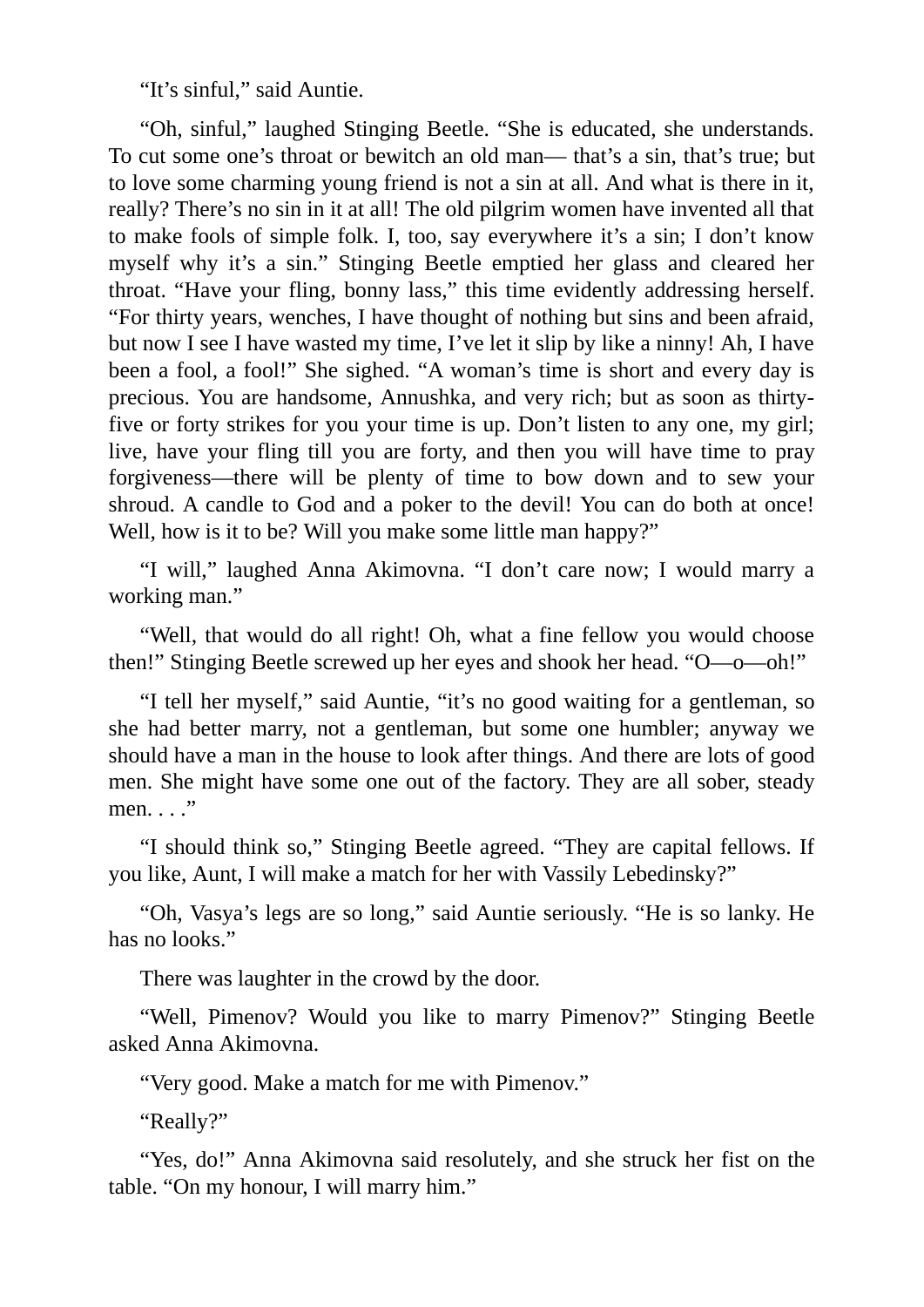"Really?"

Anna Akimovna suddenly felt ashamed that her cheeks were burning and that every one was looking at her; she flung the cards together on the table and ran out of the room. As she ran up the stairs and, reaching the upper story, sat down to the piano in the drawing-room, a murmur of sound reached her from below like the roar of the sea; most likely they were talking of her and of Pimenov, and perhaps Stinging Beetle was taking advantage of her absence to insult Varvarushka and was putting no check on her language.

The lamp in the big room was the only light burning in the upper story, and it sent a glimmer through the door into the dark drawing-room. It was between nine and ten, not later. Anna Akimovna played a waltz, then another, then a third; she went on playing without stopping. She looked into the dark corner beyond the piano, smiled, and inwardly called to it, and the idea occurred to her that she might drive off to the town to see some one, Lysevitch for instance, and tell him what was passing in her heart. She wanted to talk without ceasing, to laugh, to play the fool, but the dark corner was sullenly silent, and all round in all the rooms of the upper story it was still and desolate.

She was fond of sentimental songs, but she had a harsh, untrained voice, and so she only played the accompaniment and sang hardly audibly, just above her breath. She sang in a whisper one song after another, for the most part about love, separation, and frustrated hopes, and she imagined how she would hold out her hands to him and say with entreaty, with tears, "Pimenov, take this burden from me!" And then, just as though her sins had been forgiven, there would be joy and comfort in her soul, and perhaps a free, happy life would begin. In an anguish of anticipation she leant over the keys, with a passionate longing for the change in her life to come at once without delay, and was terrified at the thought that her old life would go on for some time longer. Then she played again and sang hardly above her breath, and all was stillness about her. There was no noise coming from downstairs now, they must have gone to bed. It had struck ten some time before. A long, solitary, wearisome night was approaching.

Anna Akimovna walked through all the rooms, lay down for a while on the sofa, and read in her study the letters that had come that evening; there were twelve letters of Christmas greetings and three anonymous letters. In one of them some workman complained in a horrible, almost illegible handwriting that Lenten oil sold in the factory shop was rancid and smelt of paraffin; in another, some one respectfully informed her that over a purchase of iron Nazaritch had lately taken a bribe of a thousand roubles from some one; in a third she was abused for her inhumanity.

The excitement of Christmas was passing off, and to keep it up Anna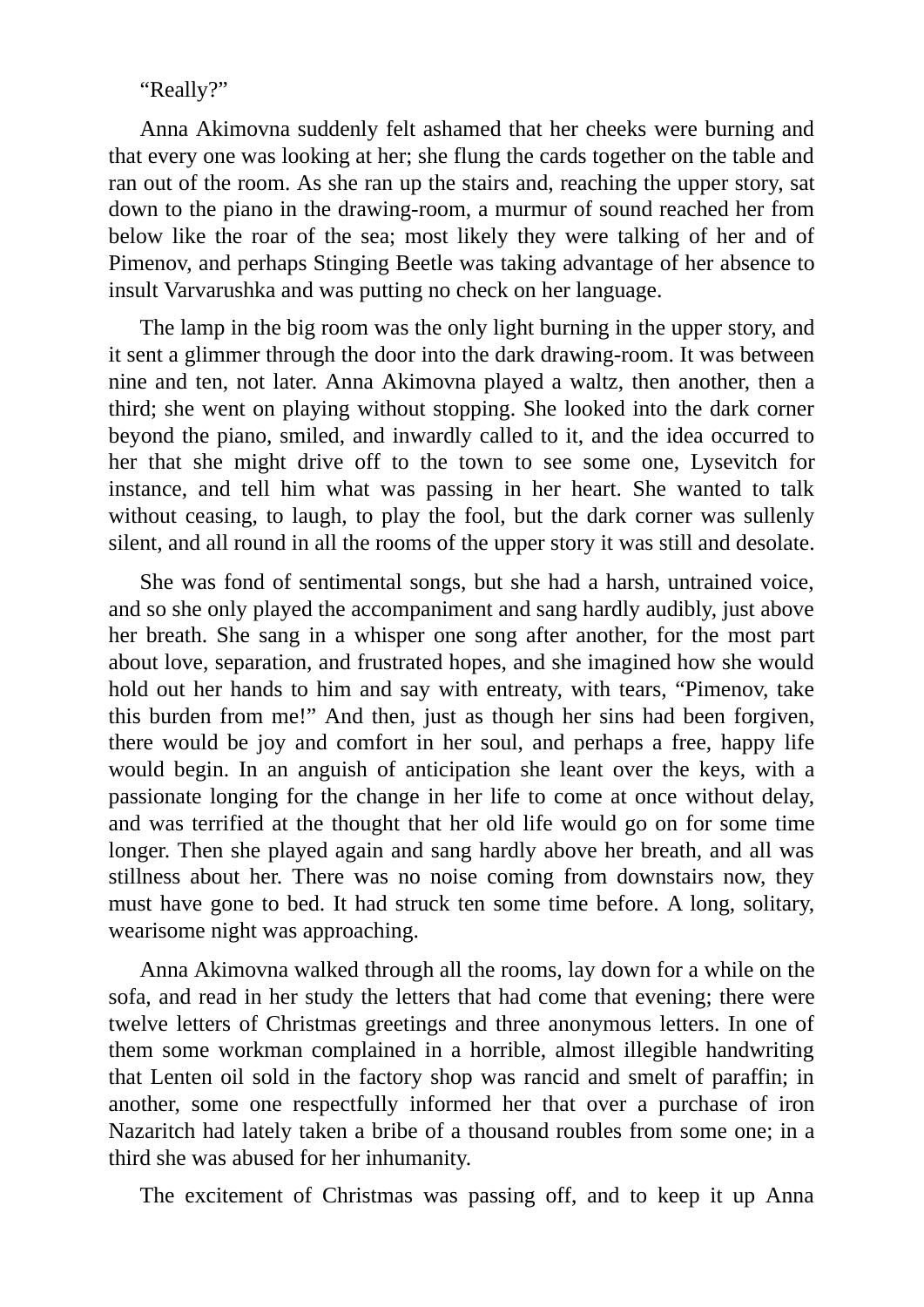Akimovna sat down at the piano again and softly played one of the new waltzes, then she remembered how cleverly and creditably she had spoken at dinner today. She looked round at the dark windows, at the walls with the pictures, at the faint light that came from the big room, and all at once she began suddenly crying, and she felt vexed that she was so lonely, and that she had no one to talk to and consult. To cheer herself she tried to picture Pimenov in her imagination, but it was unsuccessful.

It struck twelve. Mishenka, no longer wearing his swallow-tail but in his reefer jacket, came in, and without speaking lighted two candles; then he went out and returned a minute later with a cup of tea on a tray.

"What are you laughing at?" she asked, noticing a smile on his face.

"I was downstairs and heard the jokes you were making about Pimenov . . ." he said, and put his hand before his laughing mouth. "If he were sat down to dinner today with Viktor Nikolaevitch and the general, he'd have died of fright." Mishenka's shoulders were shaking with laughter. "He doesn't know even how to hold his fork, I bet."

The footman's laughter and words, his reefer jacket and moustache, gave Anna Akimovna a feeling of uncleanness. She shut her eyes to avoid seeing him, and, against her own will, imagined Pimenov dining with Lysevitch and Krylin, and his timid, unintellectual figure seemed to her pitiful and helpless, and she felt repelled by it. And only now, for the first time in the whole day, she realized clearly that all she had said and thought about Pimenov and marrying a workman was nonsense, folly, and wilfulness. To convince herself of the opposite, to overcome her repulsion, she tried to recall what she had said at dinner, but now she could not see anything in it: shame at her own thoughts and actions, and the fear that she had said something improper during the day, and disgust at her own lack of spirit, overwhelmed her completely. She took up a candle and, as rapidly as if some one were pursuing her, ran downstairs, woke Spiridonovna, and began assuring her she had been joking. Then she went to her bedroom. Red-haired Masha, who was dozing in an armchair near the bed, jumped up and began shaking up the pillows. Her face was exhausted and sleepy, and her magnificent hair had fallen on one side.

"Tchalikov came again this evening," she said, yawning, "but I did not dare to announce him; he was very drunk. He says he will come again tomorrow."

"What does he want with me?" said Anna Akimovna, and she flung her comb on the floor. "I won't see him, I won't."

She made up her mind she had no one left in life but this Tchalikov, that he would never leave off persecuting her, and would remind her every day how